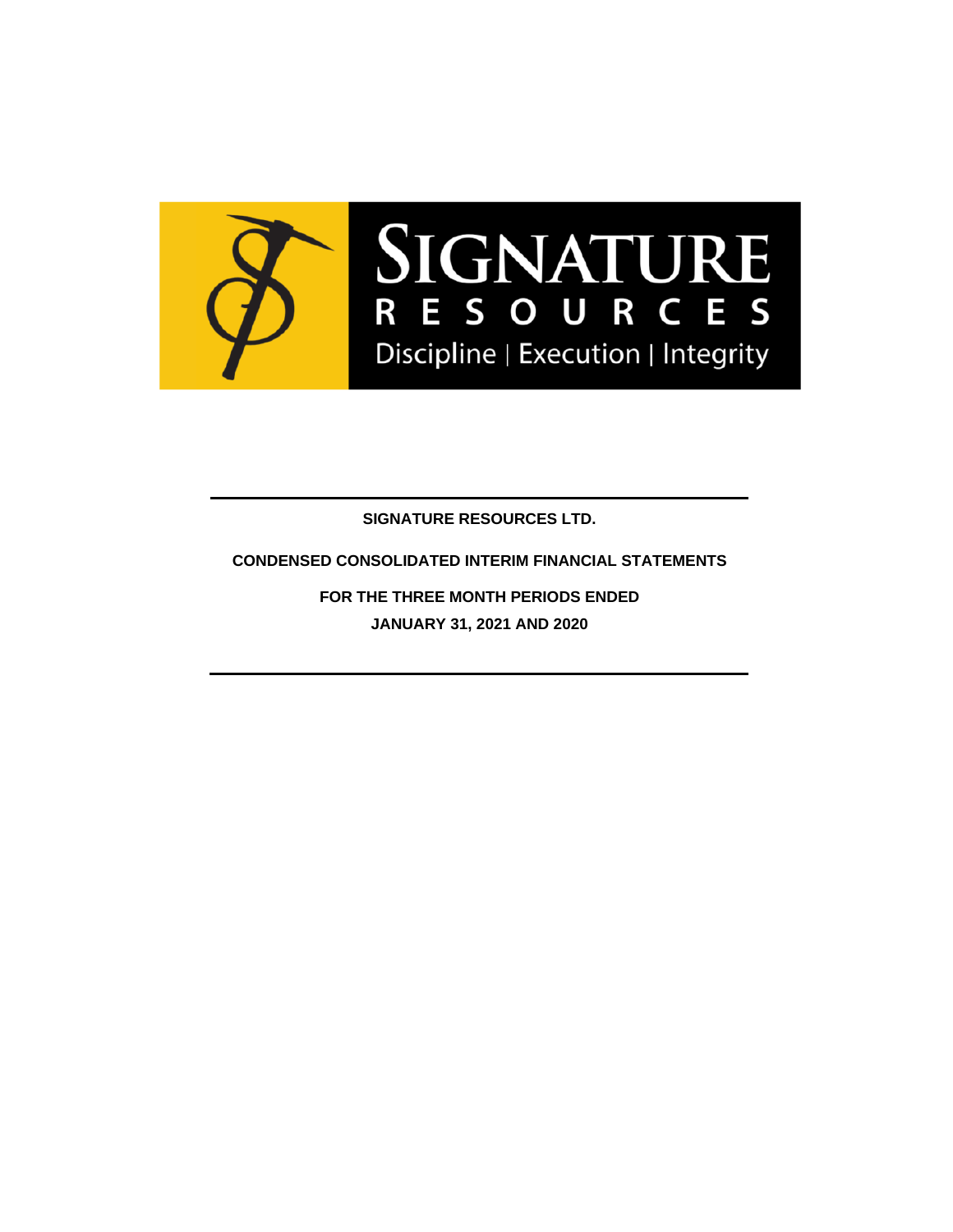#### **Notice of No Auditor Review of Interim Financial Statements**

Under National Instrument 51-102, Part 4, subsection 4.3(3)(a), if an auditor has not performed a review of the interim financial statements, they must be accompanied by a notice indicating that the financial statements have not been reviewed by an auditor.

The management of Signature Resources Ltd. is responsible for the preparation of the accompanying unaudited condensed consolidated interim financial statements. The unaudited condensed consolidated interim financial statement have been prepared in accordance with International Financial Reporting Standards and are considered by management to present fairly the consolidated financial position, operating results and cash flows of the Company.

The Company's independent auditor has not performed a review of these financial statements in accordance with standards established by the Chartered Professional Accountants of Canada for a review of interim financial statements by an entity's auditor. These unaudited condensed consolidated interim financial statements include all adjustments, consisting of normal and recurring items, that management considers necessary for a fair presentation of the consolidated financial position, results of operations and cash flows.

"Robert Vallis" "Jonathan Held"

Robert Vallis, Sonathan Held, Jonathan Held, Chief Executive Officer Chief Financial Officer

March 25, 2021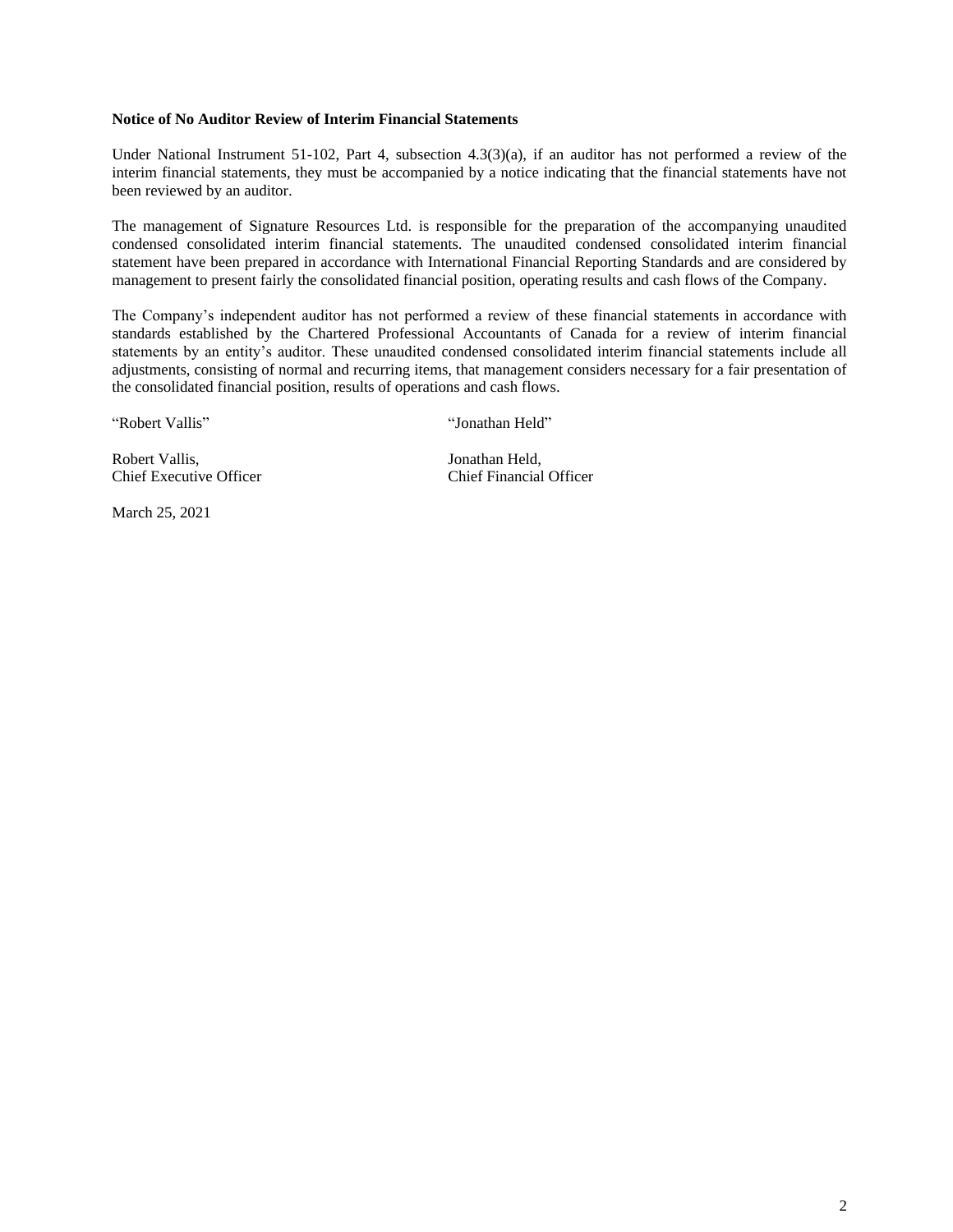### **SIGNATURE RESOURCES LTD. CONDENSED CONSOLIDATED INTERIM STATEMENTS OF FINANCIAL POSITION AS AT (Expressed in Canadian dollars)**

|                                            | <b>Note</b> | January 31<br>2021 | October 31<br>2020 |
|--------------------------------------------|-------------|--------------------|--------------------|
|                                            |             |                    |                    |
|                                            |             | \$                 | \$                 |
| <b>ASSETS</b>                              |             |                    |                    |
| <b>CURRENT</b>                             |             |                    |                    |
| Cash                                       |             | 1,065,055          | 462,184            |
| Investments                                | 4           | 1,500,000          |                    |
| Amounts receivable                         |             | 164,976            | 63,100             |
| Prepaid expenses and deposit               |             | 14,230             | 22,686             |
| Total current assets                       |             | 2,744,261          | 547,970            |
| Equipment                                  | 5           | 464,543            | 283,913            |
| Exploration and evaluation assets          | 6           | 6,908,809          | 6,401,261          |
| Total assets                               |             | 10,117,613         | 7,233,144          |
| <b>LIABILITIES</b><br><b>CURRENT</b>       |             |                    |                    |
| Accounts payable and accrued liabilities   | 7,9         | 1,359,172          | 1,591,182          |
| Deferred premium liability                 | 14          | 205,619            |                    |
| <b>Total current liabilities</b>           |             | 1,564,791          | 1,591,182          |
| Rehabilitation provision                   | 10          | 273,847            | 273,847            |
| <b>Total liabilities</b>                   |             | 1,838,638          | 1,865,029          |
| SHAREHOLDERS' EQUITY                       |             |                    |                    |
| Share capital                              | 8           | 10,272,497         | 7,730,552          |
| Contributed surplus                        | 8           | 2,913,608          | 2,249,444          |
| <b>Deficit</b>                             |             | (4,907,130)        | (4,611,881)        |
| Total shareholders' equity                 |             | 8,278,975          | 5,368,115          |
| Total liabilities and shareholders' equity |             | 10,117,613         | 7,233,144          |

NATURE OF BUSINESS AND CONTINUING OPERATIONS (Note 1) COMMITMENTS AND CONTINGENCIES (Notes 6, 10 & 12) SUBSEQUENT EVENTS (Note 16)

*"Signed" "Signed"*

**Stephen Timms, Director**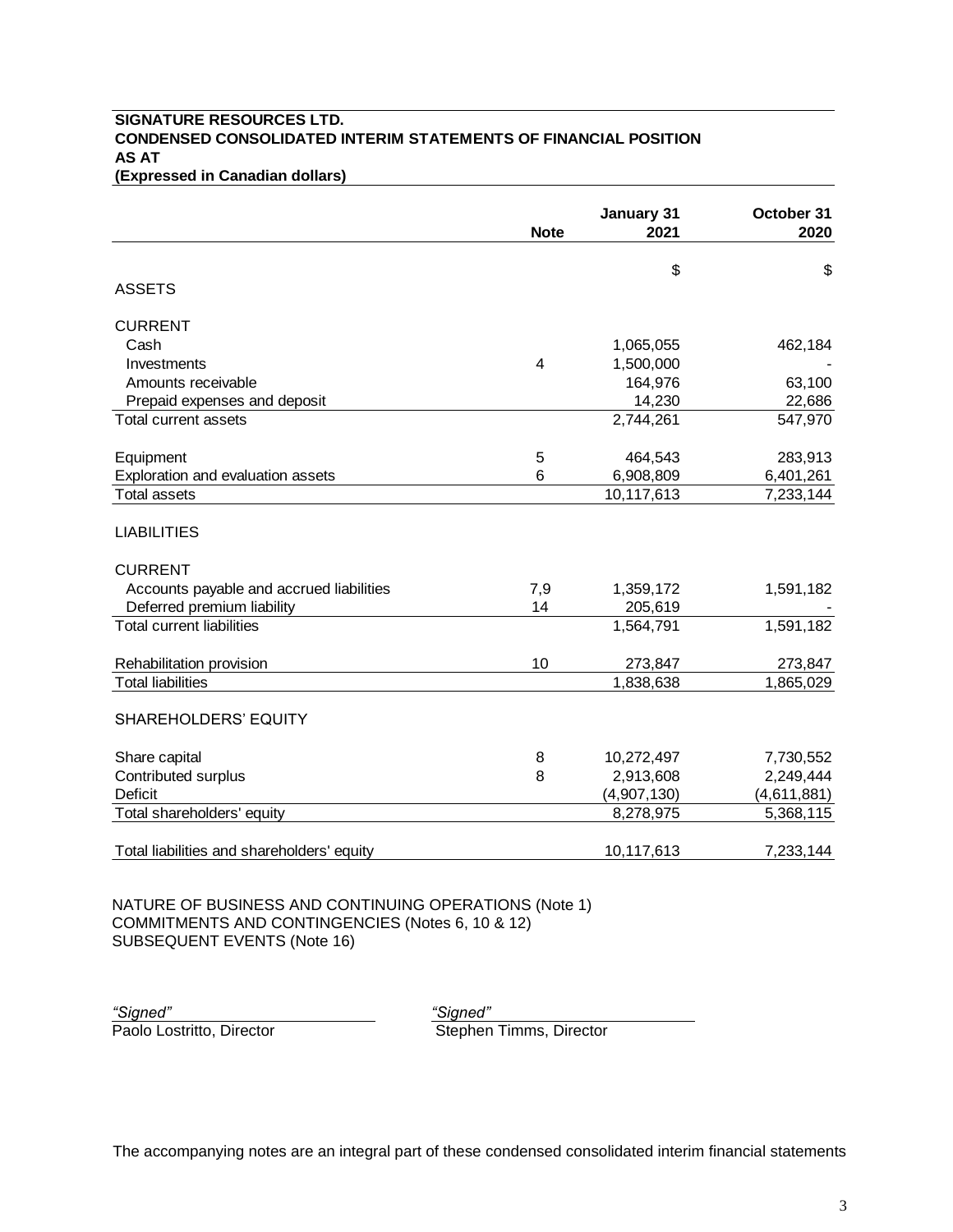## **SIGNATURE RESOURCES LTD. CONDENSED CONSOLIDATED INTERIM STATEMENTS OF LOSS AND COMPREHENSIVE LOSS FOR THE THREE MONTH PERIODS ENDED JANUARY 31,**

**(Expressed in Canadian dollars)**

|                                                     | <b>Note</b> | 2021        | 2020        |
|-----------------------------------------------------|-------------|-------------|-------------|
|                                                     |             | \$          | \$          |
| <b>GENERAL AND ADMINISTRATION</b>                   |             |             |             |
| Salaries and wages                                  | 7           | 125,280     | 122,609     |
| Office and general                                  |             | 47,385      | 38,636      |
| Professional fees                                   |             | 24,612      | 37,840      |
| Share-based payments                                | 7,8         | 221,166     | 6,367       |
| Depreciation                                        | 5           | 28,985      | 20,505      |
| NET LOSS BEFORE OTHER ITEMS                         |             | (447, 428)  | (225, 957)  |
| Premium on flow-through shares income               | 14          | 74,245      |             |
| Foreign exchange loss                               |             | (1, 166)    | (155)       |
| Interest expense                                    | 11          |             | (3, 413)    |
| Gain on forgiveness of debt                         | 8           | 79,100      |             |
| NET LOSS AND COMPREHENSIVE LOSS                     |             | (295, 249)  | (229, 525)  |
| LOSS PER SHARE, basic and diluted                   |             | (0.00)      | (0.00)      |
| Weighted average number of common shares, basic and |             |             |             |
| diluted                                             |             | 147,588,957 | 107,936,648 |

The accompanying notes are an integral part of these condensed consolidated interim financial statements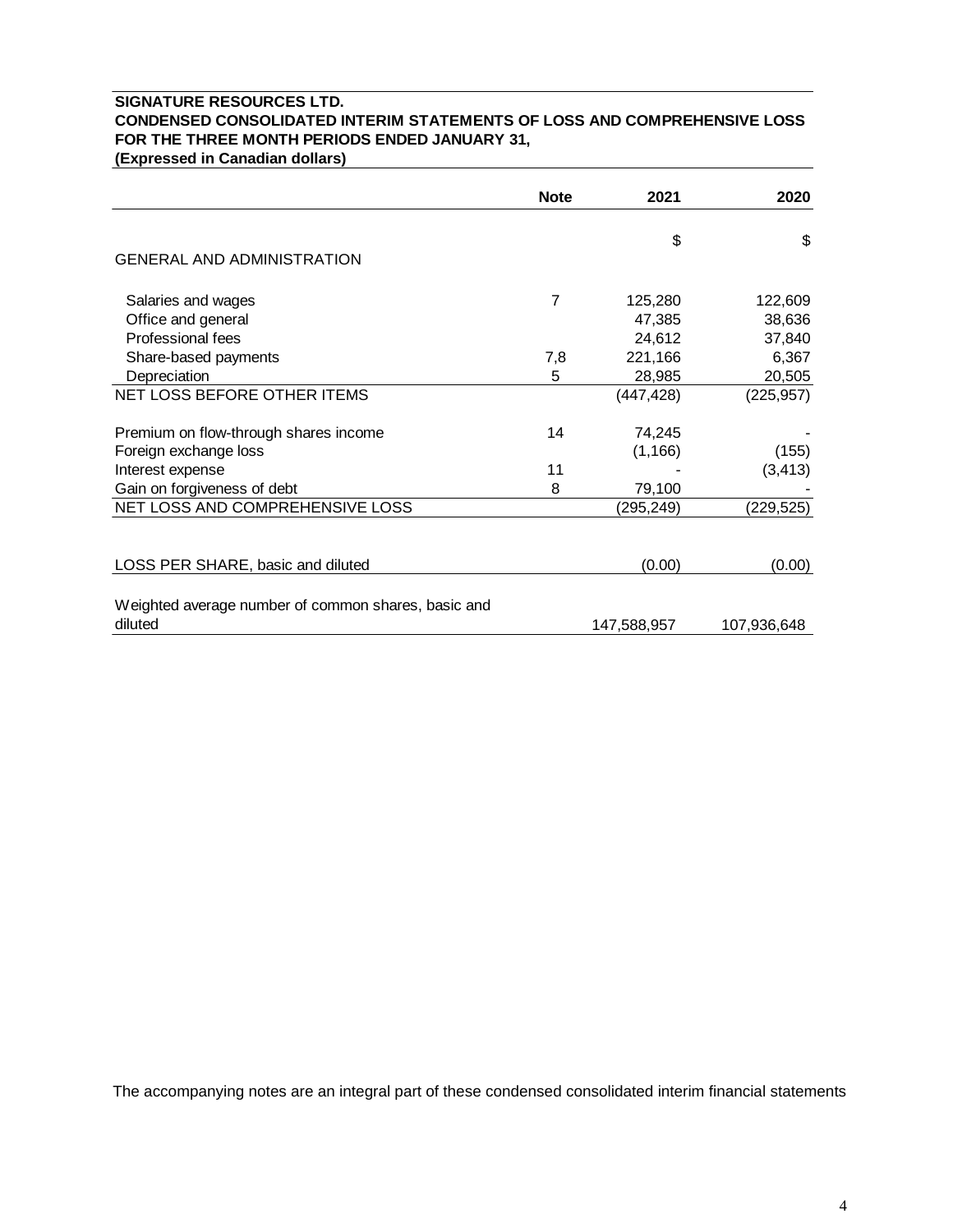## **SIGNATURE RESOURCES LTD. CONDENSED CONSOLIDATED INTERIM STATEMENTS OF CASH FLOWS FOR THE THREE MONTH PERIODS ENDED JANUARY 31, (Expressed in Canadian dollars)**

|                                                            | <b>Note</b> | 2021        | 2020                      |
|------------------------------------------------------------|-------------|-------------|---------------------------|
|                                                            |             | \$          | \$                        |
| <b>OPERATING ACTIVITIES</b>                                |             |             |                           |
| Net loss for the period                                    |             |             | $(295, 249)$ $(229, 525)$ |
| Items not affecting cash:                                  |             |             |                           |
| Depreciation expense                                       | 5           | 28,985      | 20,505                    |
| Share-based payments                                       | 8           | 221,166     | 6,367                     |
| Premium on flow-through shares income                      | 14          | (74, 245)   |                           |
| Interest expense                                           | 11          |             | 3,413                     |
| Gain on forgiveness of debt                                | 8           | (79, 100)   |                           |
|                                                            |             |             | $(198, 443)$ $(199, 240)$ |
| Changes in non-cash working capital items:                 |             |             |                           |
| Amounts receivable                                         |             | (101, 876)  | 11,758                    |
| Prepaid expenses and deposit                               |             | 8,456       | 13,822                    |
| Accounts payable and accrued liabilities                   |             | 239,045     | (24, 232)                 |
| Cash flows used in operating activities                    |             | (52, 818)   | (197, 892)                |
|                                                            |             |             |                           |
| <b>FINANCING ACTIVITIES</b>                                |             |             |                           |
| Shares to be issued related to private placement           | 8           |             | (240, 804)                |
| Proceeds from private placement                            | 8           | 3,000,000   | 322,104                   |
| Share issuance costs                                       | 8           | (132, 148)  | (13, 577)                 |
| Proceeds from warrant exercise                             | 8           | 5,000       |                           |
| Investments                                                | 4           | (1,500,000) |                           |
| Cash flows from financing activities                       |             | 1,372,852   | 67,723                    |
| <b>INVESTING ACTIVITIES</b>                                |             |             |                           |
|                                                            | 6           | (506, 438)  |                           |
| Expenditures on exploration and evaluation assets          | 5           |             | (50, 575)                 |
| Expenditures on equipment                                  |             | (210, 725)  |                           |
| Cash flows used in investing activities                    |             | (717, 163)  | (50, 575)                 |
| Change in cash during the period                           |             |             | 602,871 (180,744)         |
| Cash, beginning of period                                  |             | 462,184     | 267,639                   |
| Cash, end of period                                        |             | 1,065,055   | 86,895                    |
|                                                            |             |             |                           |
| Non-cash activities:                                       |             |             |                           |
| Depreciation included in exploration and evaluation assets | 5           | \$<br>1,110 | 1,110<br>\$               |
| Exercise of options                                        | 8           | \$100,000   | \$                        |
| Shares for debt                                            | 8           | \$291,955   | \$                        |

The accompanying notes are an integral part of these condensed consolidated interim financial statements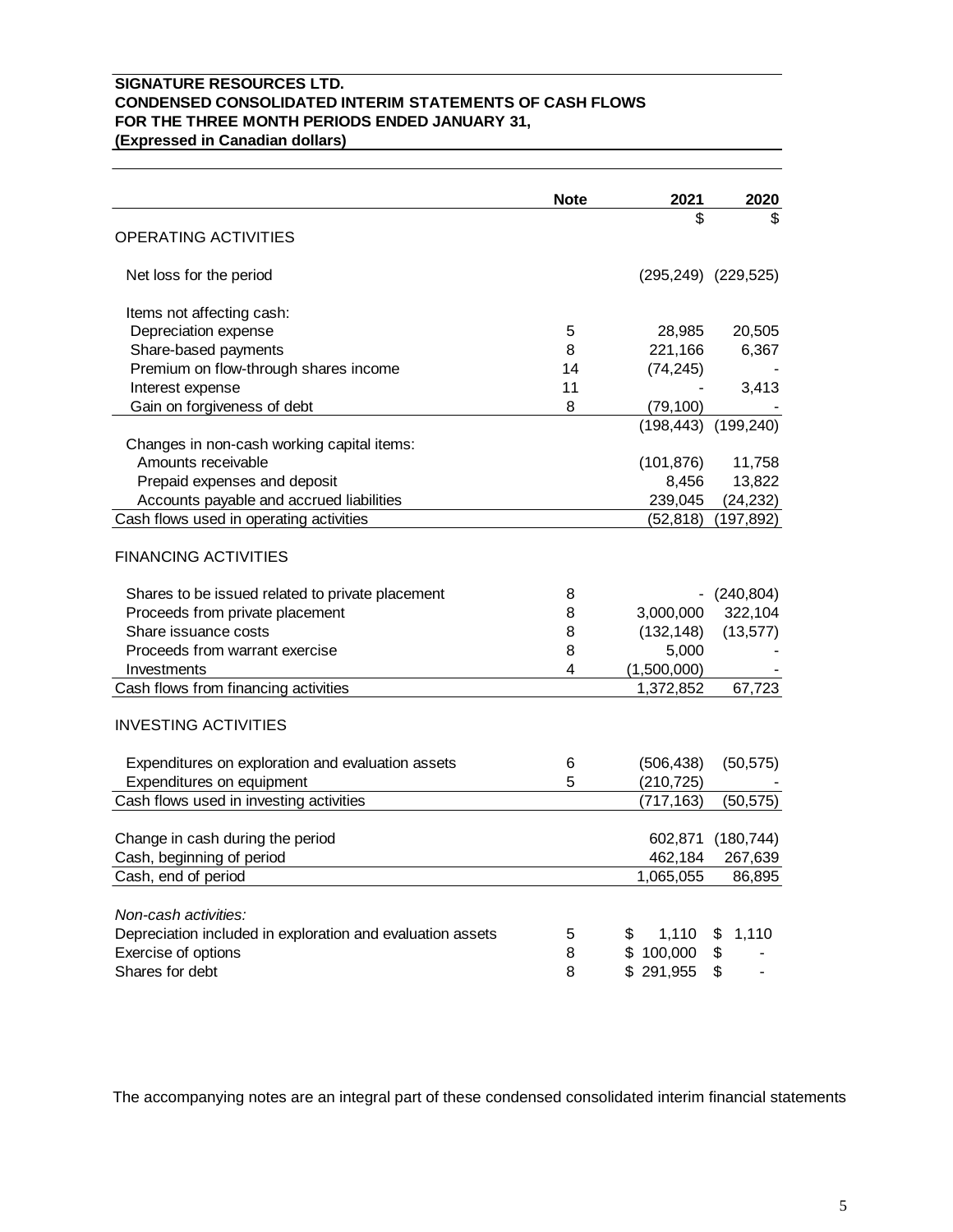## **SIGNATURE RESOURCES LTD. CONDENSED CONSOLIDATED INTERIM STATEMENTS OF CHANGES IN EQUITY FOR THE THREE MONTH PERIODS ENDED JANUARY 31, 2021 AND 2020 (Expressed in Canadian dollars)**

|                                                |             | Number of     | <b>Number of Shares</b> | <b>Share</b> | Shares to be             | <b>Contributed</b> |                |            |
|------------------------------------------------|-------------|---------------|-------------------------|--------------|--------------------------|--------------------|----------------|------------|
|                                                | <b>Note</b> | <b>Shares</b> | to be Issued            | Capital      | <b>Issued</b>            | <b>Surplus</b>     | <b>Deficit</b> | Total      |
|                                                |             |               |                         |              | ß.                       | \$                 | \$             |            |
| Balance, October 31, 2019                      |             | 101,914,704   | 4,816,080               | 6,303,209    | 240,804                  | 1,484,219          | (3,617,720)    | 4,410,512  |
| Private placement                              | 8           | 6,442,080     | (4,816,080)             | 322,104      | (240, 804)               |                    |                | 81,300     |
| <b>Issuance of warrants</b>                    |             |               |                         | (84, 564)    |                          | 84,564             |                |            |
| Share issuance costs                           |             |               |                         | (13, 577)    |                          |                    |                | (13, 577)  |
| Share-based payments                           | 8           |               |                         |              |                          | 6,367              |                | 6,367      |
| Net loss and comprehensive loss for the period | 8           |               |                         |              | $\overline{\phantom{a}}$ |                    | (229, 525)     | (229, 525) |
| Balance, January 31, 2020                      |             | 108,356,784   | $\sim$                  | 6,527,172    | ٠                        | 1,575,150          | (3,847,245)    | 4,255,077  |
| Balance, October 31, 2020                      |             | 142,700,804   |                         | 7,730,552    |                          | 2,249,444          | (4,611,881)    | 5,368,115  |
| Private placements                             | 8           | 44,987,345    |                         | 3,000,000    |                          |                    |                | 3,000,000  |
| Share issuance costs                           |             |               |                         | (132, 148)   |                          |                    |                | (132, 148) |
| <b>Issuance of warrants</b>                    |             |               |                         | (514, 422)   | ٠                        | 514,422            |                |            |
| Shares issued for debt                         | 8           | 5,839,093     |                         | 291,955      |                          |                    |                | 291,955    |
| Exercise of stock options                      | 8           | 1,750,000     |                         | 169,674      |                          | (69, 674)          |                | 100,000    |
| Exercise of warrants                           | 8           | 100,000       |                         | 6,750        |                          | (1,750)            |                | 5,000      |
| Share-based payments                           |             |               |                         |              |                          | 221,166            |                | 221,166    |
| Premium on flow-through shares                 | 14          |               |                         | (279, 864)   |                          |                    |                | (279, 864) |
| Net loss and comprehensive loss for the period |             |               |                         |              |                          |                    | (295, 249)     | (295, 249) |
| Balance, January 31, 2021                      |             | 195, 377, 242 | ٠                       | 10,272,497   | ٠                        | 2,913,608          | (4,907,130)    | 8,278,975  |

The accompanying notes are an integral part of these condensed consolidated interim financial statements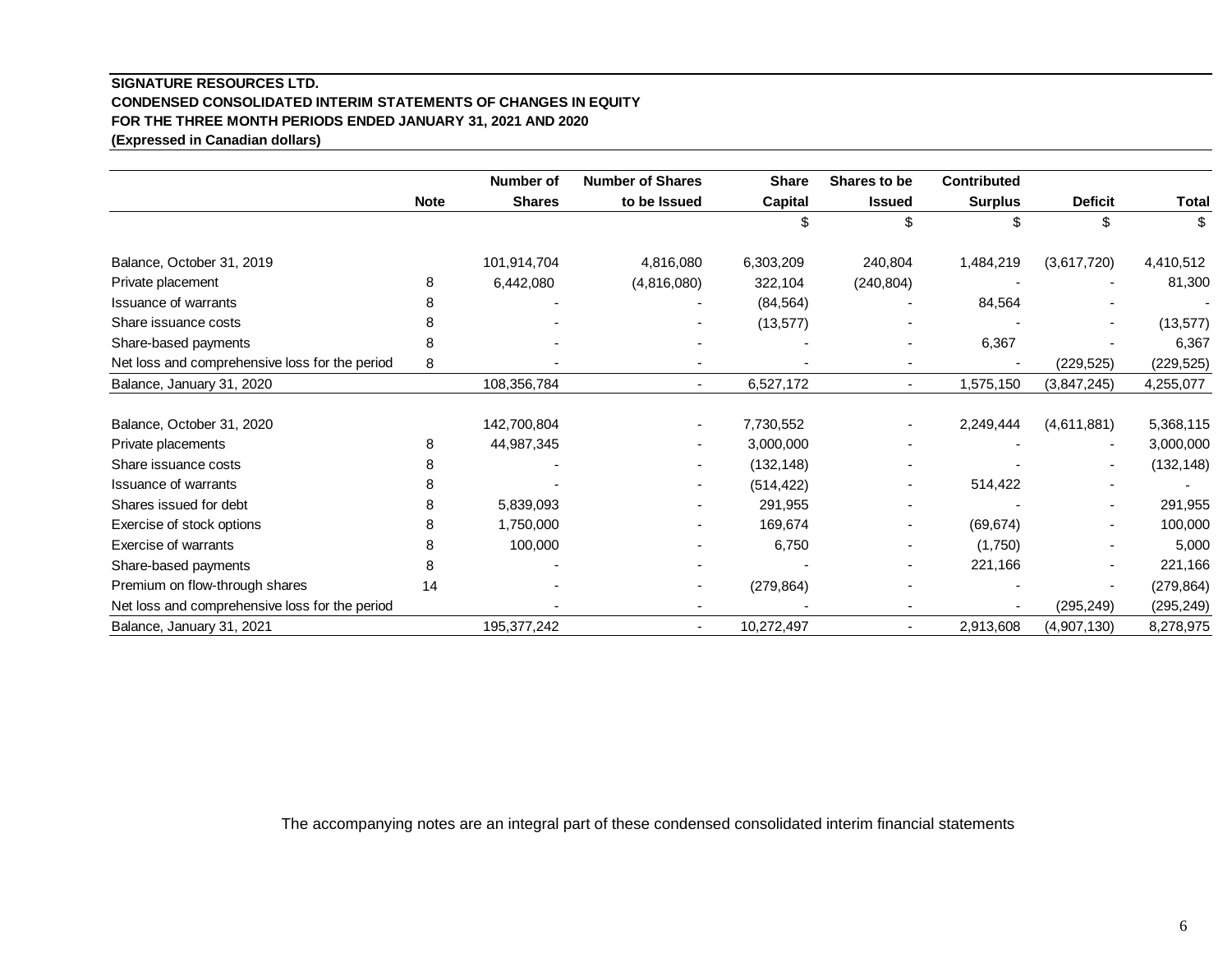## 1. NATURE OF BUSINESS AND CONTINUING OPERATIONS

Signature Resources Ltd. (the "Company" or "Signature") was incorporated on May 3, 2010, under the British Columbia Business Corporations Act. The Company's principal business activities include the acquisition and exploration of mineral properties in Canada. The Company's common shares are publicly traded on the TSX-Venture Exchange ("TSXV") under the stock symbol "SGU", on the OTCQB under the symbol "SGGTF", and on the FSE under the symbol "3S3". The Company's head office address is 200-366 Bay Street, Toronto, ON M5H 4B2.

At January 31, 2021, the Company had not yet determined whether its properties contained ore reserves that are economically recoverable. Although the Company has taken steps to verify title to the properties on which it is conducting exploration and in which it has an interest, in accordance with industry practice for the current stage of exploration of such properties, these procedures do not guarantee the Company's title. Property title may be subject to unregistered prior agreements or noncompliance with regulatory requirements. The Company's assets may also be subject to increases in taxes and royalties, renegotiation of contracts, currency exchange fluctuations and restrictions and political uncertainty.

As at January 31, 2021, the Company has an accumulated deficit of \$4,907,130 (October 31, 2020 - \$4,611,881), working capital of \$1,179,470 (October 31, 2020 - working capital deficiency of \$1,043,212), and is not yet generating positive cash flows from operations. These factors indicate the existence of material uncertainties that cast significant doubt about the Company's ability to continue its operations as a going concern and to realize its assets as their carrying values are dependent upon obtaining additional financing and for generating revenues sufficient to cover its operating costs.

The Company will need to raise capital in order to fund its operations. To address its financing requirements, the Company will seek financing through debt and equity financings, asset sales, and rights offerings to existing shareholders. The ability of the Company to raise sufficient capital cannot be predicted at this time.

These condensed consolidated interim financial statements do not give effect to any adjustments which would be necessary should the Company be unable to continue as a going concern and therefore be required to realize its assets and discharge its liabilities in other than the normal course of business and at amounts different from those reflected in the accompanying condensed consolidated interim financial statements. Such adjustments could be material.

Since March 2020, several measures have been implemented in Canada and the rest of the world in response to the increased impact from novel coronavirus (COVID-19). The Company continues to operate its business at this time and continues to monitor the COVID-19 development but since the duration and impact of the COVID-19 pandemic is unknown at this time, it is not possible to reliably estimate the length of the outbreak or the severity of its impact at this time.

## 2. BASIS OF PRESENTATION AND STATEMENT OF COMPLIANCE

The Company's condensed consolidated interim financial statements have been prepared in accordance with International Accounting Standard (IAS) 34, "Interim Financial Reporting". Accordingly, these condensed consolidated interim financial statements do not include all information required for full annual financial statements and should be read in conjunction with the audited consolidated financial statements of the Company for the year ended October 31, 2020, which have been prepared in accordance with International Financial Reporting Standards ("IFRS") as issued by the International Accounting Standards Board. The condensed consolidated interim financial statements were authorized for issue by the Board of Directors on March 25, 2021.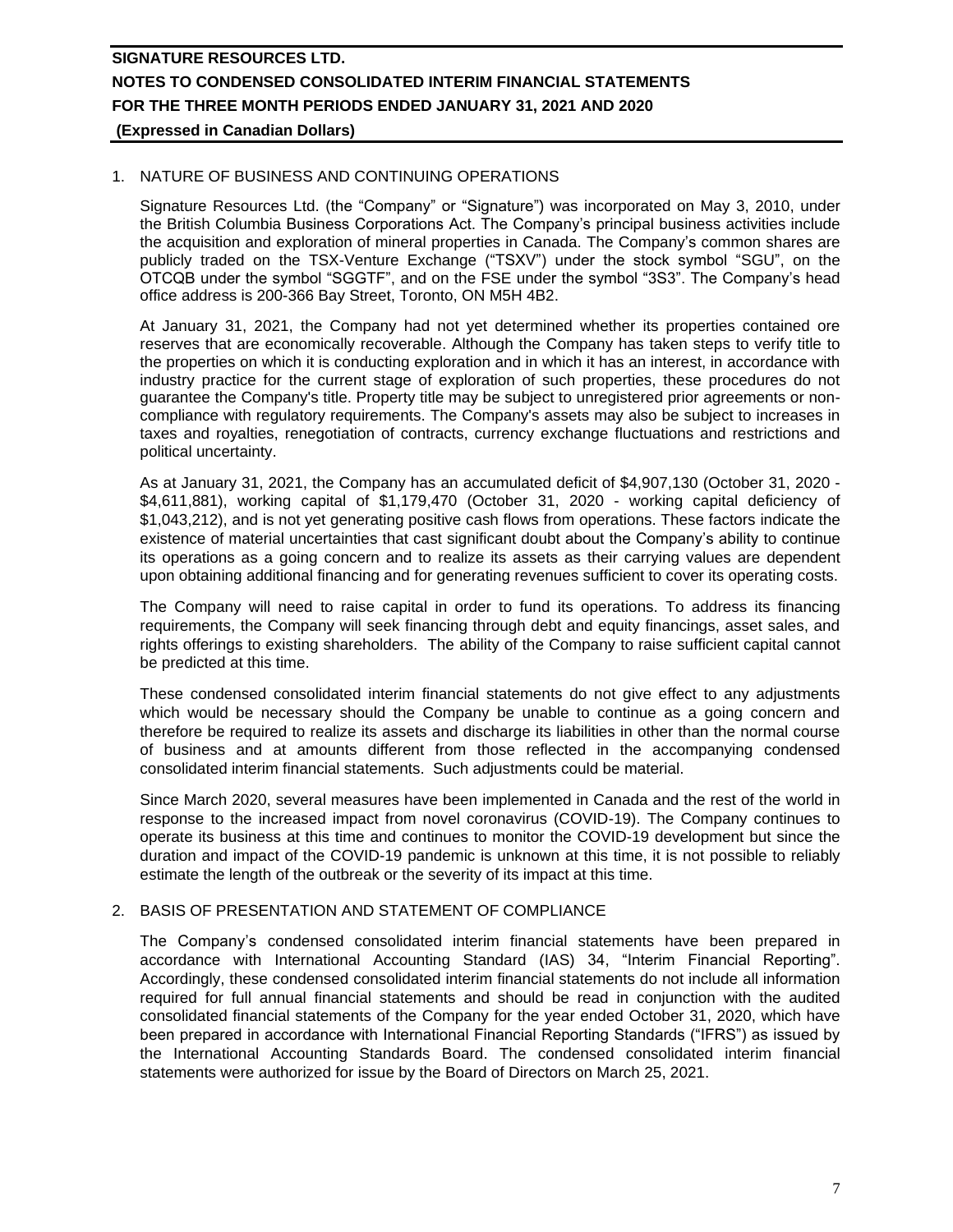## 2. BASIS OF PRESENTATION AND STATEMENT OF COMPLIANCE (continued)

These condensed consolidated interim financial statements include the accounts of the Company and its wholly-owned subsidiary, Cool Minerals Inc. All intercompany amounts and transactions have been eliminated on consolidation.

The condensed consolidated interim financial statements have been prepared on the historical cost basis except for certain financial instruments which are measured at fair value, as explained in the accounting policies set out in Note 3 of the Company's annual financial statements for the year ended October 31, 2020.

The preparation of these financial statements under IFRS requires management to make certain estimates, judgments and assumptions about future events that affect the amounts reported in the financial statements and related notes to the financial statements. Although these estimates are based on management's best knowledge on the amount, event or actions, actual results may differ from those estimates and these differences could be material.

The areas which require management to make significant judgements, estimates and assumptions in determining carrying values include, but are not limited to:

i. Exploration and evaluation expenditures

The application of the Company's accounting policy for exploration and evaluation expenditures requires judgment in determining whether it is likely that future economic benefits will flow to the Company, which may be based on assumptions about future events or circumstances. Estimates and assumptions made may change if new information becomes available. If, after costs are capitalized, information becomes available suggesting that the recovery of expenditure is unlikely, the amount capitalized is written off to profit or loss in the period the new information becomes available.

ii. Income, value added, withholding and other taxes related estimates

The Company is subject to income, value added, withholding and other taxes. Significant judgment is required in determining the Company's provisions for taxes. There are many transactions and calculations for which the ultimate tax determination is uncertain during the ordinary course of business. The Company recognizes liabilities for anticipated tax audit issues based on estimates of whether additional taxes will be due. The determination of the Company's income, value added, withholding and other tax liabilities, such as those arising from the renunciation of flow-throw expenditures, requires interpretation of complex laws and regulations. The Company's interpretation of taxation law as applied to transactions and activities may not coincide with the interpretation of the tax authorities. All tax related filings are subject to government audit and potential reassessment subsequent to the financial statement reporting period. Where the final tax outcome of these matters is different from the amounts that were initially recorded, such differences will impact the tax related accruals and deferred income tax provisions in the period in which such determination is made. In the case of flowthrough, reassessment may result in amounts owing to certain shareholders.

iii. Estimation of restoration, rehabilitation and environmental obligation

Restoration, rehabilitation and environmental liabilities are estimated based on the Company's interpretation of current regulatory requirements, constructive obligations and are measured at fair value. Fair value is determined based on the net present value of estimated future cash expenditures for the settlement of restoration, rehabilitation and environmental liabilities that may occur upon ceasing exploration and evaluation activities. Such estimates are subject to change based on changes in laws and regulations and negotiations with regulatory authorities.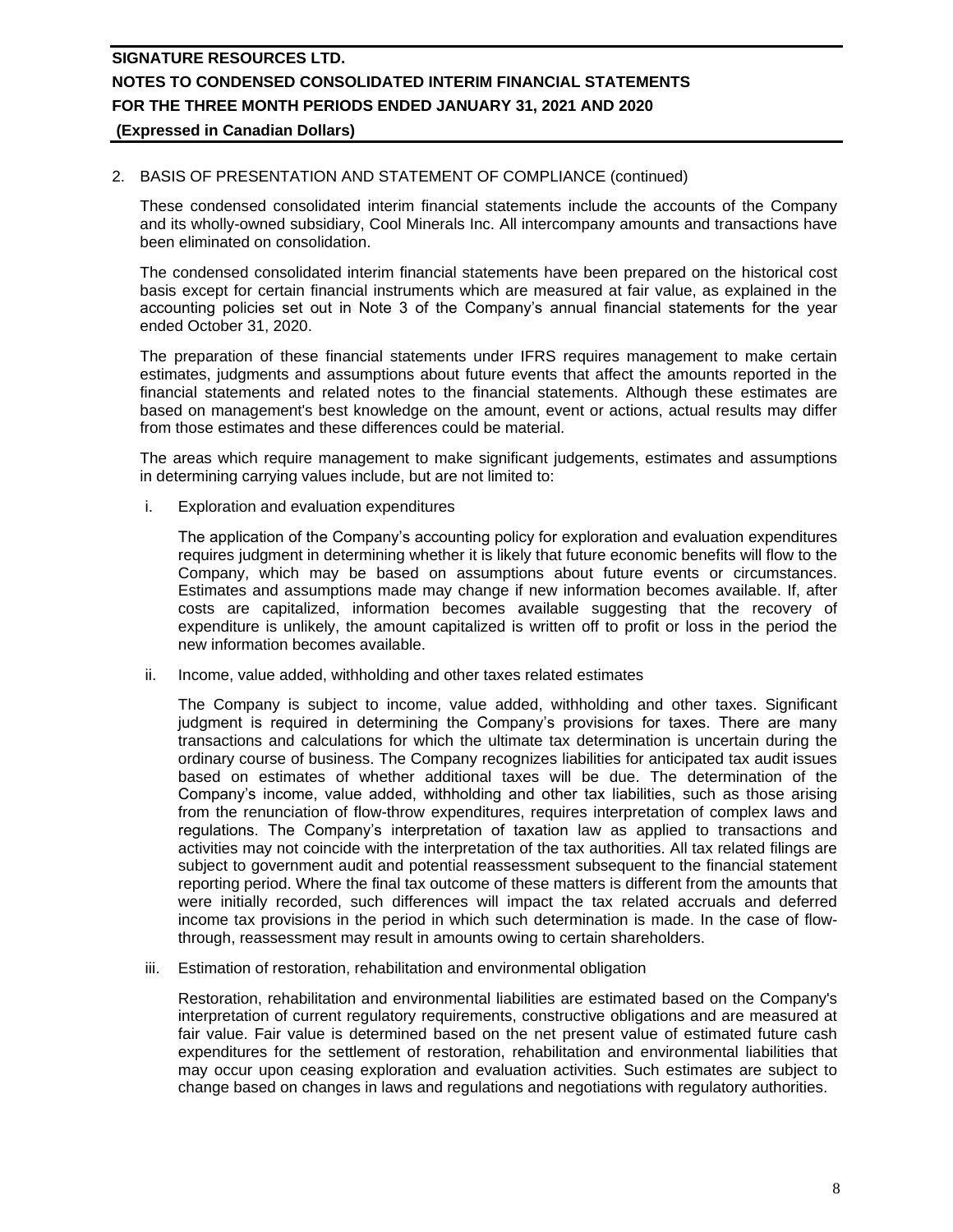### 2. BASIS OF PRESENTATION AND STATEMENT OF COMPLIANCE (continued)

#### iv. Share-based payments

The Company measures the cost of equity-settled transactions by reference to the fair value of the equity instruments at the date at which they are granted. Estimating fair value for sharebased payment transactions requires determining the most appropriate valuation model, which is dependent on the terms and conditions of the grant. This estimate also requires determining the most appropriate inputs to the valuation model including the expected life of the share option, volatility and dividend yield and making assumption about them, the assumptions and models used for estimating fair value for share-based payment transactions are disclosed in Note 8.

## 3. SIGNIFICANT ACCOUNTING POLICIES

*Standards issued and effective for the period ended January 31, 2021:*

IAS 1 – Presentation of Financial Statements ("IAS 1") and IAS 8 – Accounting Policies, Changes in Accounting Estimates and Errors ("IAS 8") were amended in October 2018 to refine the definition of materiality and clarify its characteristics. The revised definition focuses on the idea that information is material if omitting, misstating or obscuring it could reasonably be expected to influence decisions that the primary users of general purpose financial statements make on the basis of those financial statements. The amendments are effective for annual reporting periods beginning on or after January 1, 2020.

IFRS 3 – Business Combinations ("IFRS 3") was amended in October 2018 to clarify the definition of a business. This amended definition states that a business must include inputs and a process and clarified that the process must be substantive and the inputs and process must together significantly contribute to operating outputs. In addition it narrows the definitions of a business by focusing the definition of outputs on goods and services provided to customers and other income from ordinary activities, rather than on providing dividends or other economic benefits directly to investors or lowering costs and added a test that makes it easier to conclude that a company has acquired a group of assets, rather than a business, if the value of the assets acquired is substantially all concentrated in a single asset or group of similar assets. The amendments are effective for annual reporting periods beginning on or after January 1, 2020. Earlier adoption is permitted.

IFRS 10 – Consolidated Financial Statements ("IFRS 10") and IAS 28 – Investments in Associates and Joint Ventures ("IAS 28") were amended in September 2014 to address a conflict between the requirements of IAS 28 and IFRS 10 and clarify that in a transaction involving an associate or joint venture, the extent of gain or loss recognition depends on whether the assets sold or contributed constitute a business. The effective date of these amendments is yet to be determined, however early adoption is permitted.

The Company is currently assessing the impact of these standards.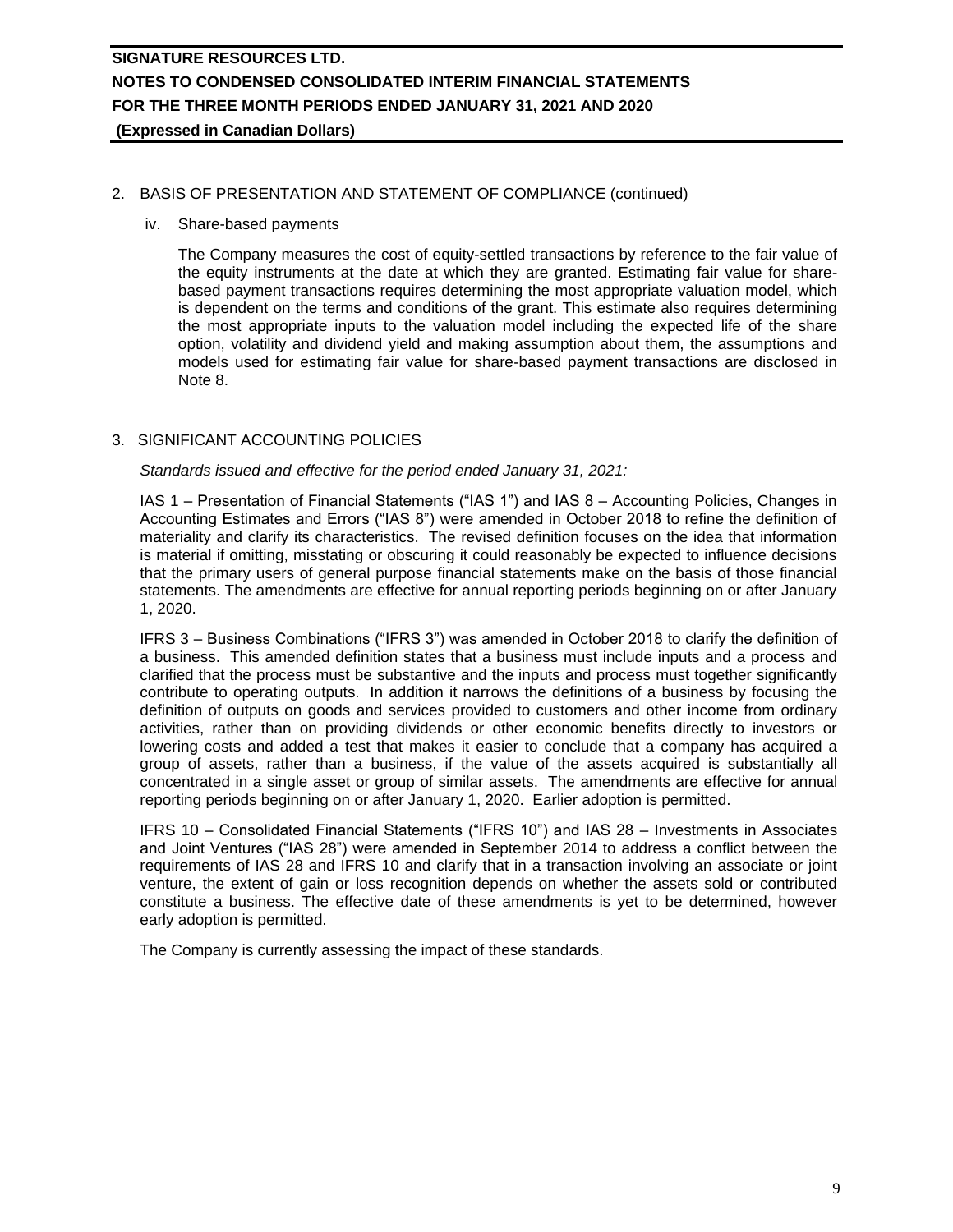### 4. INVESTMENTS

As of January 31, 2021, the Company has short-term investments of \$1,500,000. The Company's short-term investments consist of guaranteed investment certificates (GICs) with a maturity greater than 90 days but less than one year.

## 5. EQUIPMENT

|                                 | <b>Vehicles</b> |      | <b>Equipment</b> |      | Total   |
|---------------------------------|-----------------|------|------------------|------|---------|
| Cost                            |                 |      |                  |      |         |
| Balance, October 31, 2019       | \$<br>9.299     | - \$ | 422,996          | - \$ | 437,529 |
| Additions for the year          | 25,000          |      |                  |      | 25,000  |
| Balance, October 31, 2020       | \$<br>34,299    | -\$  | 422,996          | \$   | 462,529 |
| Additions for the period        | 167,824         |      | 42,901           |      | 210,725 |
| Balance, January 31, 2021       | \$<br>202,123   | \$   | 465,897          | \$   | 673,254 |
|                                 |                 |      |                  |      |         |
| <b>Accumulated Depreciation</b> |                 |      |                  |      |         |
| Balance, October 31, 2019       | \$<br>5,890 \$  |      | 80,616           | - \$ | 91,740  |
| Depreciation for the year       | 2,276           |      | 84,600           |      | 86,876  |
| Balance, October 31, 2020       | \$<br>8,166     | \$   | 165,216          | \$   | 178,616 |
| Depreciation for the period     | 7,566           |      | 22,529           |      | 30,095  |
| Balance, January 31, 2021       | \$<br>15,732    | \$   | 187,745          | \$   | 208,711 |
|                                 |                 |      |                  |      |         |
| <b>Net Book Value</b>           |                 |      |                  |      |         |
| Balance, January 31, 2021       | \$<br>186,391   | \$   | 278,152          | \$   | 464,543 |
| Balance, October 31, 2020       | \$<br>26,133    | \$   | 257,780          | S    | 283,913 |

The depreciation for the three months ended January 31, 2021 of \$30,095 (2020 - \$21,615) includes \$1,110 (2020 - \$1,110) included in exploration and evaluation assets (Note 6).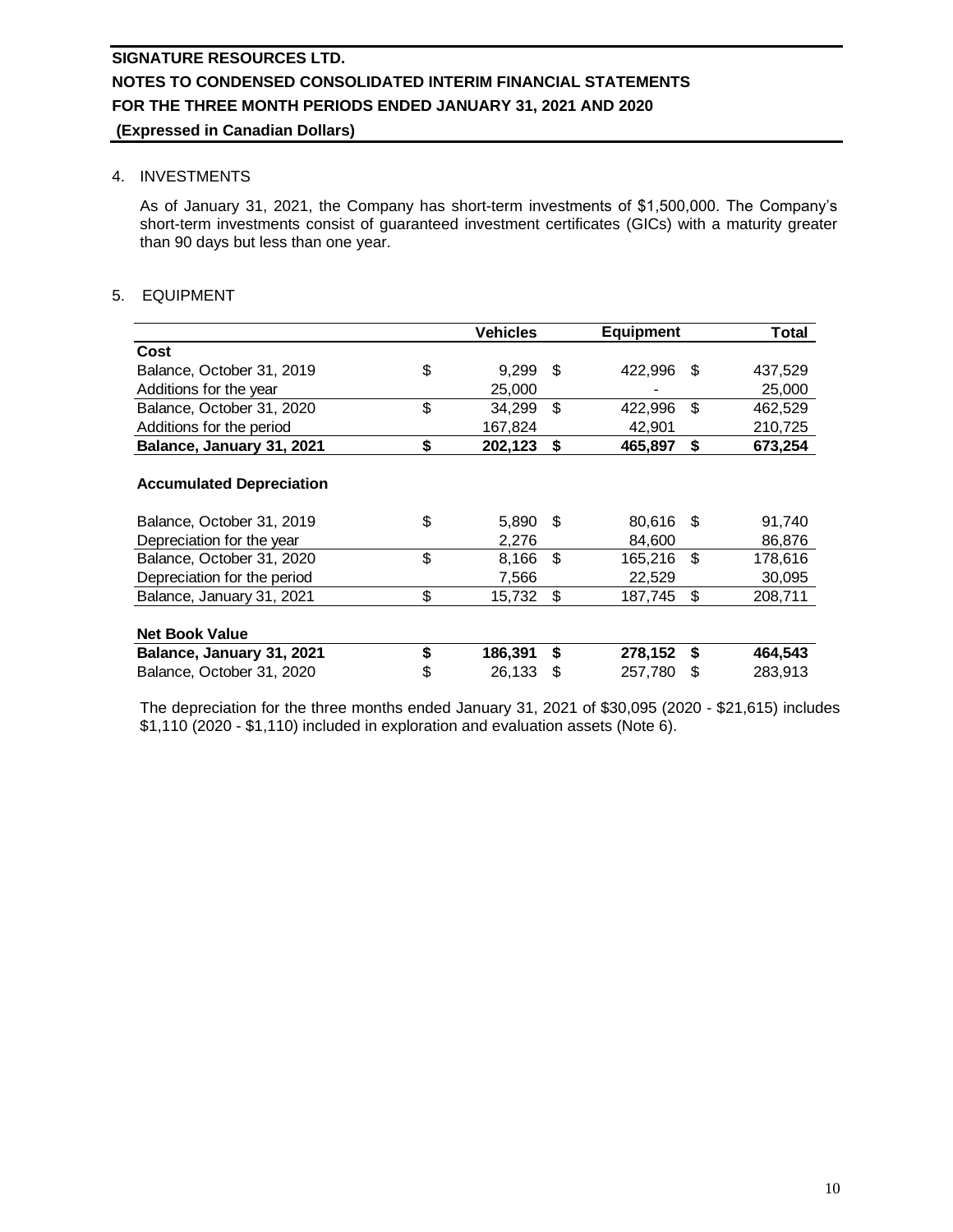## 6. EXPLORATION AND EVALUATION ASSETS

The Company holds a 100% interest in the Lingman Lake property for the main purpose of gold exploration. A 3% net smelter return ("NSR") is attached to each of three (3) different claim blocks. The Company can purchase one-half (1/2) of the NSR of each claim block for \$1.5 million, collectively totaling \$4,500,000 for all three.

|                           | <b>Lingman Lake</b> |
|---------------------------|---------------------|
|                           | \$                  |
| Balance, October 31, 2019 | 5,838,911           |
| Staking                   | 6,000               |
| Consulting expenses       | 202,725             |
| Geophysical consulting    | 37,847              |
| Contract labour           | 50,178              |
| Logistics                 | 117,907             |
| Travel and lodging        | 30,351              |
| <b>Equipment rentals</b>  | 2,268               |
| Depreciation (Note 5)     | 4,439               |
| Airborne survey           | 37,044              |
| Field supplies            | 73,591              |
| Balance, October 31, 2020 | 6,401,261           |
| Consulting expenses       | 114,146             |
| Geophysical consulting    | 41,383              |
| Contract labour           | 62,925              |
| Logistics                 | 65,378              |
| Travel and lodging        | 83,580              |
| Equipment rentals         | 2,278               |
| Depreciation (Note 5)     | 1,110               |
| Field supplies            | 136,748             |
| Balance, January 31, 2021 | 6,908,809           |

## 7. RELATED PARTY TRANSACTIONS

Transactions with related parties are incurred in the normal course of business and are measured at their fair values, which is the amount of consideration established and approved by the related parties. As at January 31, 2021, the Company owes \$25,312 (October 31, 2020 - \$322,459) to executives of the Company for unpaid salaries and wages. Other amounts owing to related parties total to \$27,783 (October 31, 2020 - \$40,738) as at January 31, 2021. These amounts are included in accounts payable and accrued liabilities (Note 9).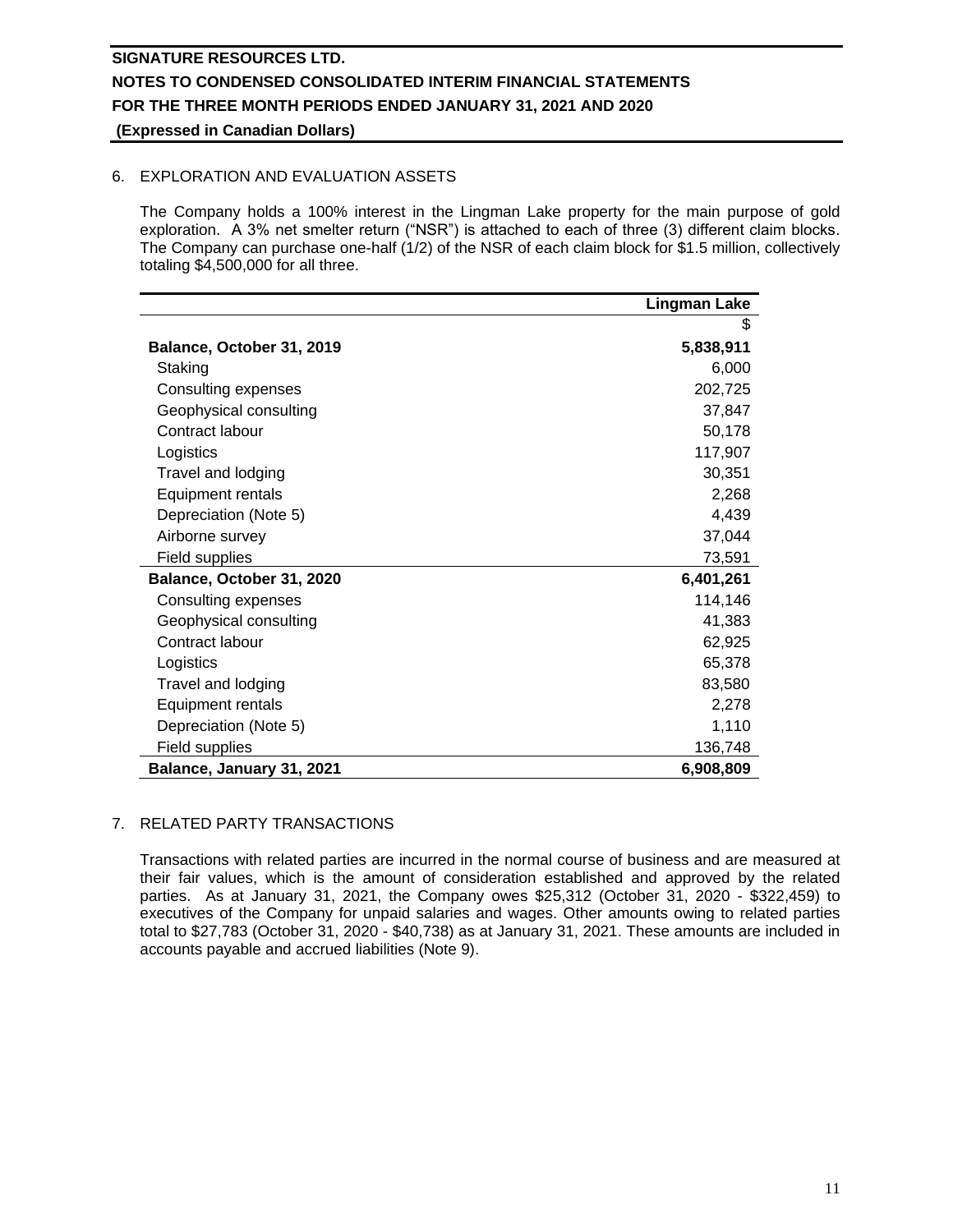## 8. SHARE CAPITAL

a) Authorized

Unlimited number of common shares without par value.

b) Issued and outstanding – see condensed consolidated interim statements of changes in equity.

On November 6, 2019, the Company closed a non-brokered private placement for gross proceeds of \$322,104 by issuing 6,442,080 non-flow through units at the price of \$0.05 per unit. Cash proceeds of \$240,804, related to the private placement were received prior to October 31, 2019 and were included in shares to be issued as at October 31, 2019 (Note 8(c)). Each non-flowthrough unit consists of one common share of the Company and one warrant. Each warrant is exercisable for a period of two years at a price of \$0.10 per share from the date of issuance. The Company issued a total of 6,442,080 warrants with an estimated value of \$84,564 in connection with this private placement. With respect to the warrants, if the Company's closing share price is equal to or greater than \$0.20 for ten consecutive days, the Company may reduce the remaining life to 30 days by issuing a press release. Total issuance costs of \$13,577 were incurred in connection with this private placement.

On June 15, 2020, the Company closed a non-brokered private placement for gross proceeds of \$192,300 by issuing 3,846,000 non-flow through units at a price of \$0.05 per unit. Each non-flow through unit consists of one common share of the Company and one warrant. Each whole warrant is exercisable for a period of two years at a price of \$0.10 per share from the date of issuance. The Company issued a total of 3,846,000 warrants with an estimated value of \$50,381 in connection with this private placement. The Company also issued finder's warrants to purchase 286,000 common shares, exercisable for a period of two years at a price of \$0.05 per share with an estimated value of \$5,834. With respect to the warrants and finders' warrants, if the Company's closing share price is equal to or greater than \$0.20 for ten consecutive days, the Company may reduce the remaining life to 30 days by issuing a press release. Total issuance costs of \$15,730 were incurred in connection with this private placement.

On August 25, 2020, the Company closed the first tranche of its non-brokered private placement. In the first tranche, the Company raised aggregate gross proceeds of \$1,170,034 by issuing 22,560,686 hard dollar units at a price of \$0.05 per unit and 700,000 flow-through units at a price of \$0.06 per unit. Each hard dollar unit issued consists of one common share of the Company and one common share purchase warrant. Each flow-through unit consists of one common share of the Company issued on a flow-through basis and one half of one warrant. The Company issued a total of 22,910,686 warrants with an estimated value of \$241,440 in connection with this private placement. Each whole warrant will entitle the holder thereof to acquire an additional common share of the Company at an exercise price of \$0.10 for a period of 2 years from the date of issuance. With respect to the warrants, if the Company's closing share price is equal to or greater than \$0.20 for ten consecutive days, the Company may reduce the remaining life to 30 days by issuing a press release. A director of the Company subscribed for 400,000 hard dollar units for proceeds of \$20,000 (Note 7).

The Company issued total 1,018,800 finder's warrants with a total estimated value of \$17,759 in connection with the first tranche. 948,800 finders' warrants with an estimated value of \$16,651 were issued pursuant to the sale of hard dollar units exercisable to acquire one common share at a price of \$0.05 and 70,000 finders' warrants with an estimated value of \$1,108 were issued pursuant to the sale of flow through units exercisable to acquire one common share at a price of \$0.06 for a period of 24 months following closing of the tranche.

The total premium on the flow-through shares was \$7,000 (Note 14).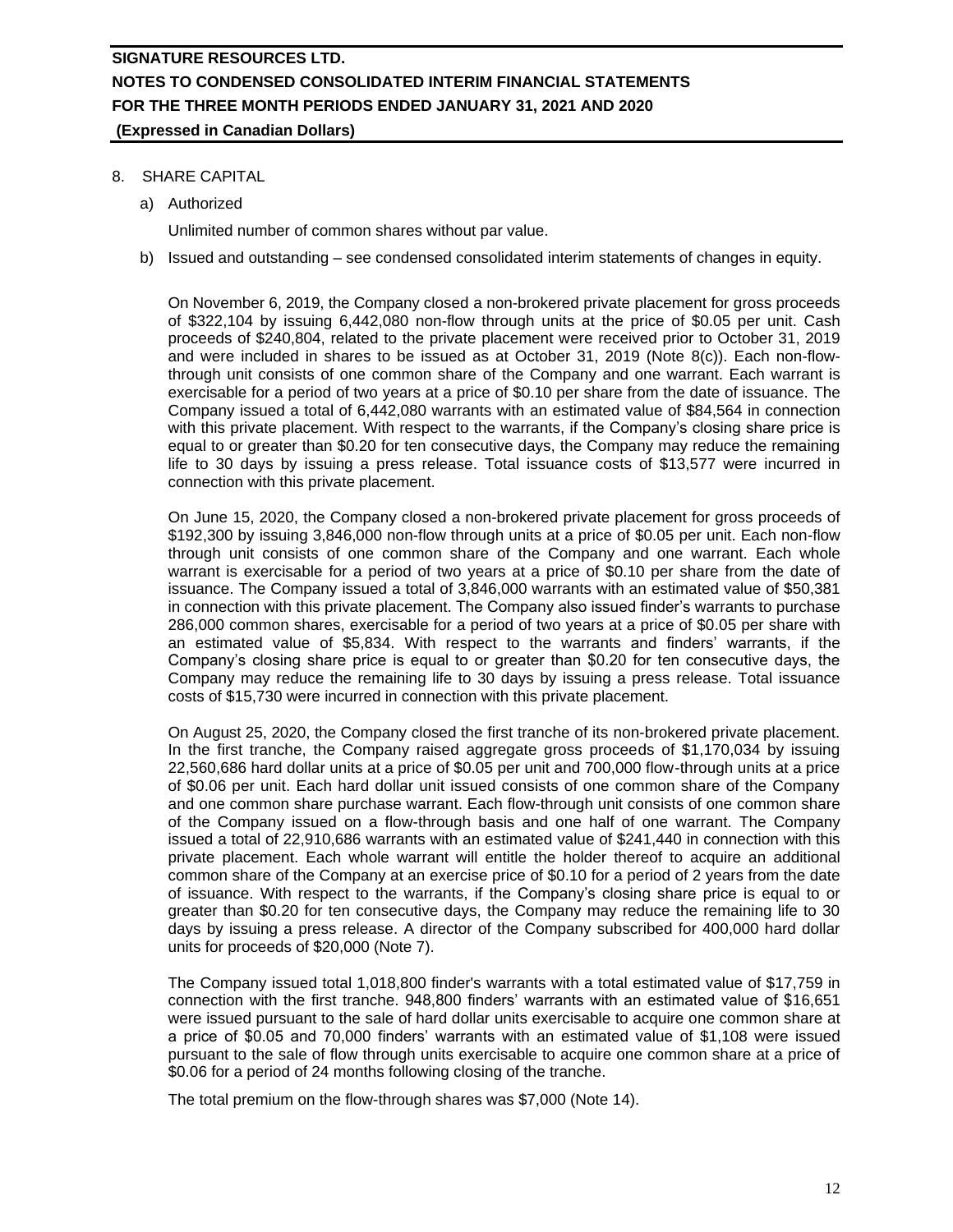### 8. SHARE CAPITAL (continued)

b) Issued and outstanding – see condensed consolidated interim statements of changes in equity. (continued)

On September 14, 2020, the Company closed the second and final tranche of its non-brokered private placement (see first tranche above). In the second tranche, the Company raised additional gross proceeds of \$375,000 by issuing 5,924,000 hard dollar units at a price of \$0.05 per unit and 1,313,334 flow-through units at a price of \$0.06 per unit. Total proceeds from both tranches were \$1,545,034. Each hard dollar unit issued consists of one common share of the Company and one common share purchase warrant. Each flow-through unit consists of one common share of the Company issued on a flow-through basis and one half of one warrant. The Company issued a total of 6,580,667 warrants with an estimated value of \$65,996 in connection with this private placement. Each whole warrant will entitle the holder thereof to acquire an additional common share of the Company at an exercise price of \$0.10 for a period of 2 years from the date of issuance. With respect to the warrants, if the Company's closing share price is equal to or greater than \$0.20 for ten consecutive days, the Company may reduce the remaining life to 30 days by issuing a press release.

The Company issued total 360,400 finder's warrants with a total estimated value of \$6,329 in connection with the second tranche. 312,400 finders' warrants valued at \$5,556 were issued pursuant to the sale of hard dollar units exercisable to acquire one common share at a price of \$0.05 and 48,000 finders' warrants valued at \$773 were issued pursuant to the sale of flow through units exercisable to acquire one common share at a price of \$0.06 for a period of 24 months following closing of the tranche.

The total premium on the flow-through shares was \$31,694 (Note 14).

Total issuance costs of \$98,790 were incurred in connection with the first and second tranches of the private placement.

On November 26, 2020, the Company entered into debt settlement agreements and completed shares for debt transactions with certain creditors of the Company, including certain directors and officers. Pursuant to these agreements, the Company issued 5,839,093 common shares at a deemed price of \$0.05 per common share to settle \$291,955 of outstanding debt. Upon completion of the shares for debt transactions, an additional \$79,100 of debt was forgiven.

In November 2020, 1,000,000 options with an exercise price of \$0.055 and 750,000 options with an exercise price of \$0.060 were exercised on a cashless basis for a total of \$100,000. Total amount of \$69,674 was transferred from contributed surplus to share capital.

On December 4, 2020, the Company closed its non-brokered private placement previously announced on November 9, 2020 and November 24, 2020. The Company raised gross proceeds of \$2,000,000 by issuing 22,847,201 hard dollar units at a price of \$0.05 per unit and 14,293,999 flow-through units at a price of \$0.06 per unit.

Each hard dollar unit issued consists of one common share of the Company and one common share purchase warrant. Each flow-through unit consists of one common share of the Company issued on a flow-through basis and one half of one warrant. The Company issued a total of 29,994,199 warrants with a value of \$338,506 in connection with this private placement. Each whole warrant will entitle the holder thereof to acquire an additional common share of the Company at an exercise price of \$0.10 until December 4, 2021.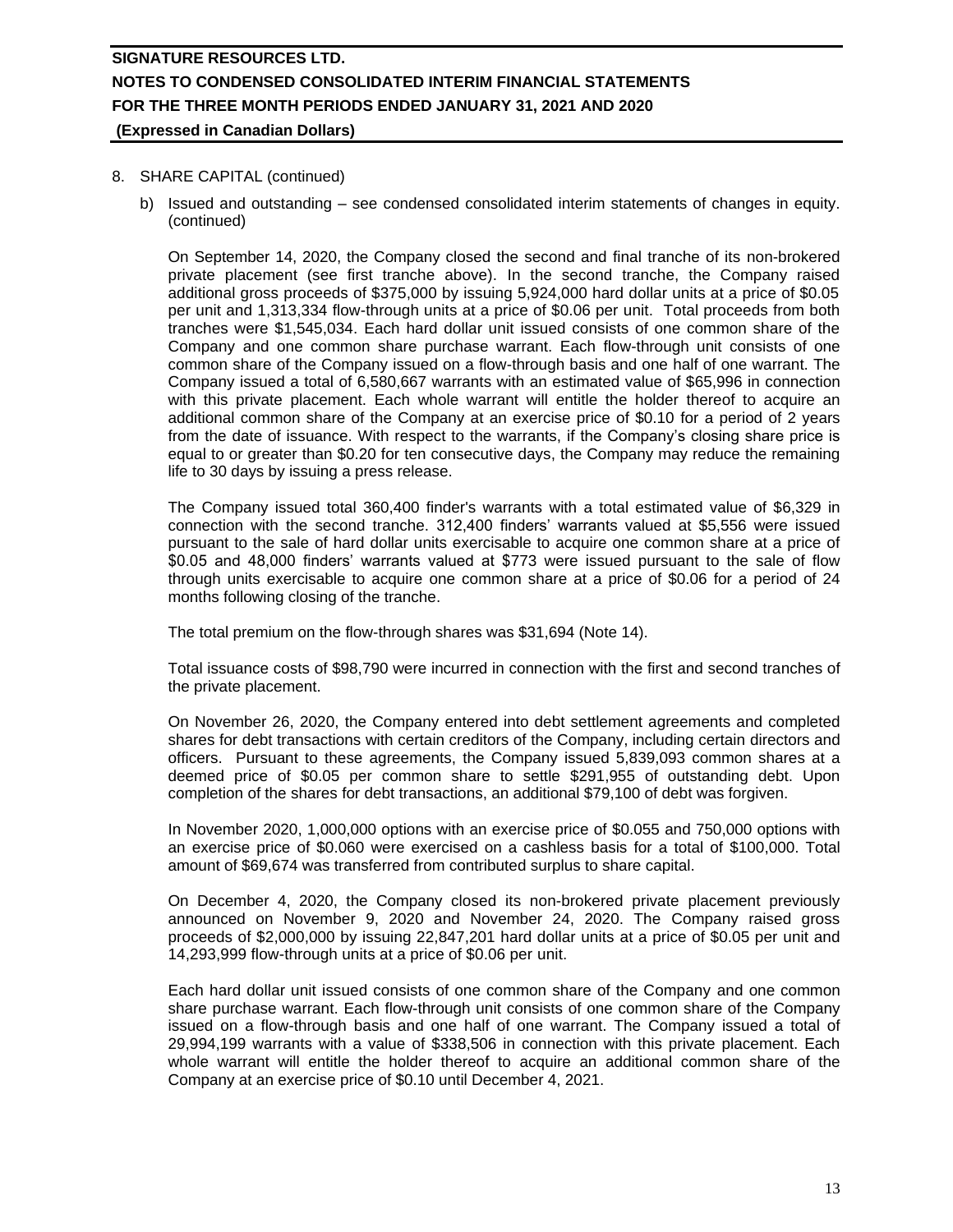#### 8. SHARE CAPITAL (continued)

b) Issued and outstanding – see condensed consolidated interim statements of changes in equity. (continued)

The Company issued a total of 832,557 finder's warrants with a total value of \$14,581 in connection with the private placement. 700,000 finders' warrants valued at \$11,983 were issued pursuant to the sale of hard dollar units exercisable to acquire one common share at a price of \$0.05 and 132,557 finders' warrants valued at \$2,598 were issued pursuant to the sale of flowthrough units exercisable to acquire one common share at a price of \$0.06 for a period of 12 months following closing of the tranche.

The total premium on the flow-through shares was \$142,940 (Note 14).

Total issuance costs of \$63,203 were incurred in connection with the private placement.

On December 17, 2020, the Company closed its non-brokered private placement. The Company raised gross proceeds of \$1,000,000 by issuing 999,945 hard dollar units at a price of \$0.11 per unit and 6,846,200 flow-through units at a price of \$0.13 per unit.

Each hard dollar unit issued consists of one common share of the Company and one common share purchase warrant. Each flow-through unit consists of one common share of the Company issued on a flow-through basis and one half of one warrant. The Company issued a total of 4,423,045 warrants with a value of \$152,058 in connection with this private placement. Each whole warrant will entitle the holder thereof to acquire an additional common share of the Company at an exercise price of \$0.20 until April 17, 2022.

The Company also issued finder's warrants to purchase 205,386 common shares, exercisable until April 17, 2022 at a price of \$0.13 per share and valued at \$9,277.

The total premium on the flow-through shares was \$136,924 (Note 14).

Total issuance costs of \$68,945 were incurred in connection with the private placement.

In January 2021, 100,000 warrants were exercised at a price of \$0.05 per unit for gross proceeds of \$5,000. Total amount of \$1,750 was transferred from contributed surplus to share capital.

c) Shares to be issued

Cash proceeds of \$240,804, related to the first tranche of a private placement closed in November 2019, was received prior to October 31, 2019 (Note 8(b)). During the year ended October 31, 2020, the total value of \$240,804 in shares to be issued was transferred to share capital.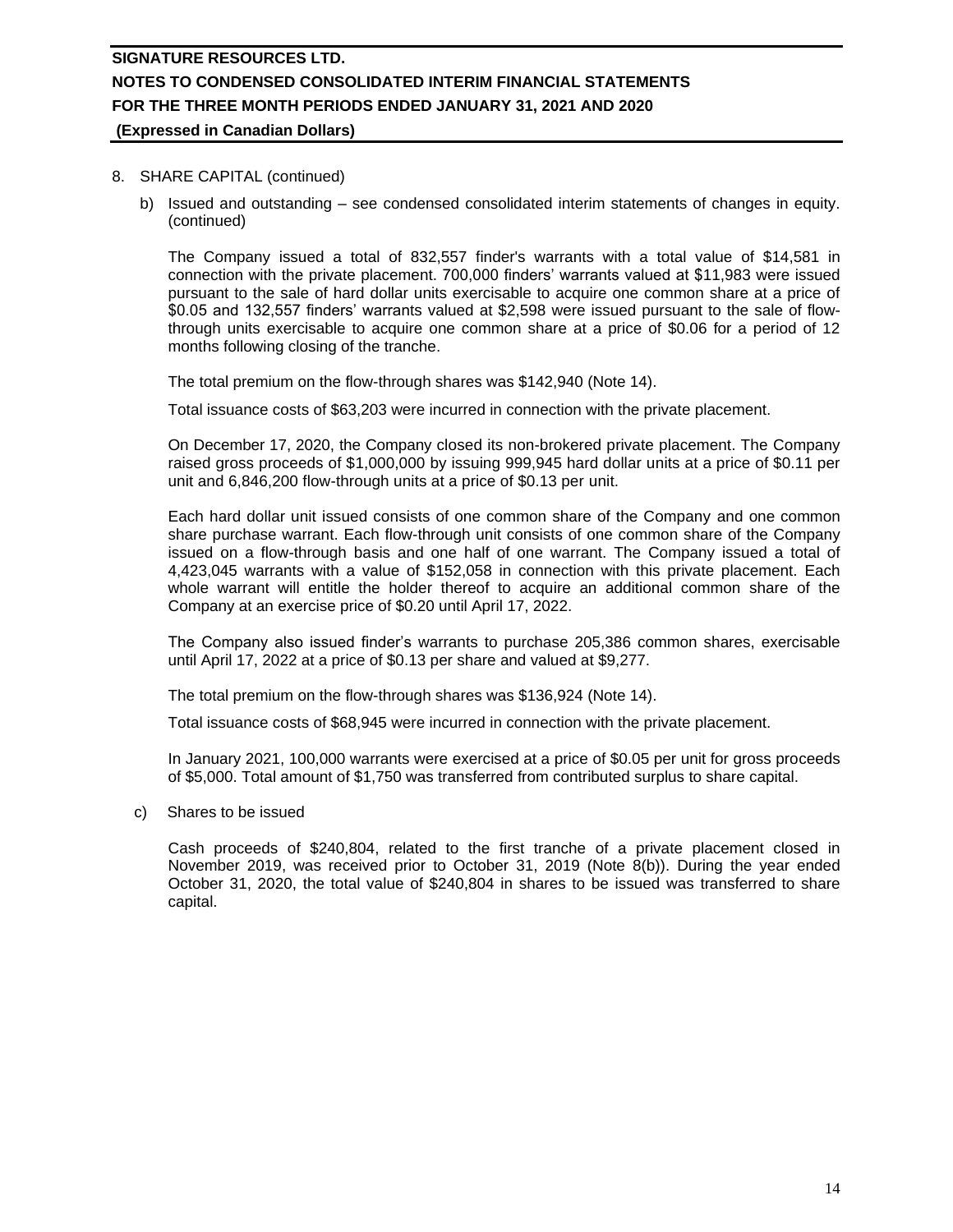- 8. SHARE CAPITAL (continued)
	- d) Stock option plan

Under the Company's stock option plan (the "Plan"), the Company's Board of Directors is authorized to grant stock options to directors, senior officers, employees, consultants, consultant company or management company employees of the Company and its subsidiaries not to exceed 10% of the issued and outstanding common shares of the Company from time to time. Stock options granted under the Plan are exercisable over a period not exceeding 10 years from the date granted. Exercise prices may not be less than the market price of the common shares at the time of the grant. An option shall vest in the manner imposed by the Board of Directors as a condition at the grant date.

|                             | <b>Number of Options</b> |    | <b>Weighted Average</b><br><b>Exercise Price</b> |
|-----------------------------|--------------------------|----|--------------------------------------------------|
| Balance at October 31, 2019 | 6,325,000                | \$ | 0.078                                            |
| Granted                     | 4,100,000                |    | 0.090                                            |
| Forfeited                   | (500,000)                |    | 0.120                                            |
| Expired                     | (250,000)                |    | 0.050                                            |
| Balance at October 31, 2020 | 9,675,000                | \$ | 0.082                                            |
| Granted                     | 8,975,000                |    | 0.088                                            |
| Exercised                   | (1,750,000)              |    | 0.057                                            |
| Balance at January 31, 2021 | 16,900,000               | S  | 0.087                                            |

|                   |                 |                             |                          | Number of          |
|-------------------|-----------------|-----------------------------|--------------------------|--------------------|
|                   | <b>Exercise</b> | <b>Weighted Average</b>     | <b>Number of Options</b> | <b>Options</b>     |
| <b>Grant Date</b> | Price (\$)      | <b>Remaining Life (yrs)</b> | Outstanding              | <b>Exercisable</b> |
| July 19, 2016     | 0.055           | 0.46                        | 125,000                  | 125,000            |
| March 1, 2018     | 0.080           | 2.08                        | 1,750,000                | 1,750,000          |
| March 20, 2018    | 0.080           | 2.13                        | 1,150,000                | 1,150,000          |
| October 17, 2018  | 0.120           | 2.71                        | 50,000                   | 50,000             |
| October 29, 2018  | 0.120           | 2.74                        | 500,000                  | 500,000            |
| June 17, 2019     | 0.075           | 3.38                        | 250,000                  | 250,000            |
| November 7, 2019  | 0.050           | 3.77                        | 100,000                  | 100,000            |
| April 1, 2020     | 0.050           | 2.16                        | 500,000                  | 125,000            |
| July 14, 2020     | 0.050           | 4.45                        | 250,000                  | 250,000            |
| August 17, 2020   | 0.100           | 4.55                        | 3,250,000                | 3,250,000          |
| November 8, 2020  | 0.065           | 4.77                        | 3,000,000                | 750,000            |
| November 1, 2020  | 0.070           | 4.78                        | 3,000,000                | 750,000            |
| December 23, 2020 | 0.130           | 4.90                        | 2,500,000                | 625,000            |
| December 23, 2020 | 0.130           | 0.89                        | 75,000                   | 75,000             |
| January 19, 2021  | 0.110           | 4.97                        | 200,000                  | 50,000             |
| January 27, 2021  | 0.125           | 4.99                        | 200,000                  | 50,000             |
|                   | 0.087           | 4.07                        | 16,900,000               | 9,850,000          |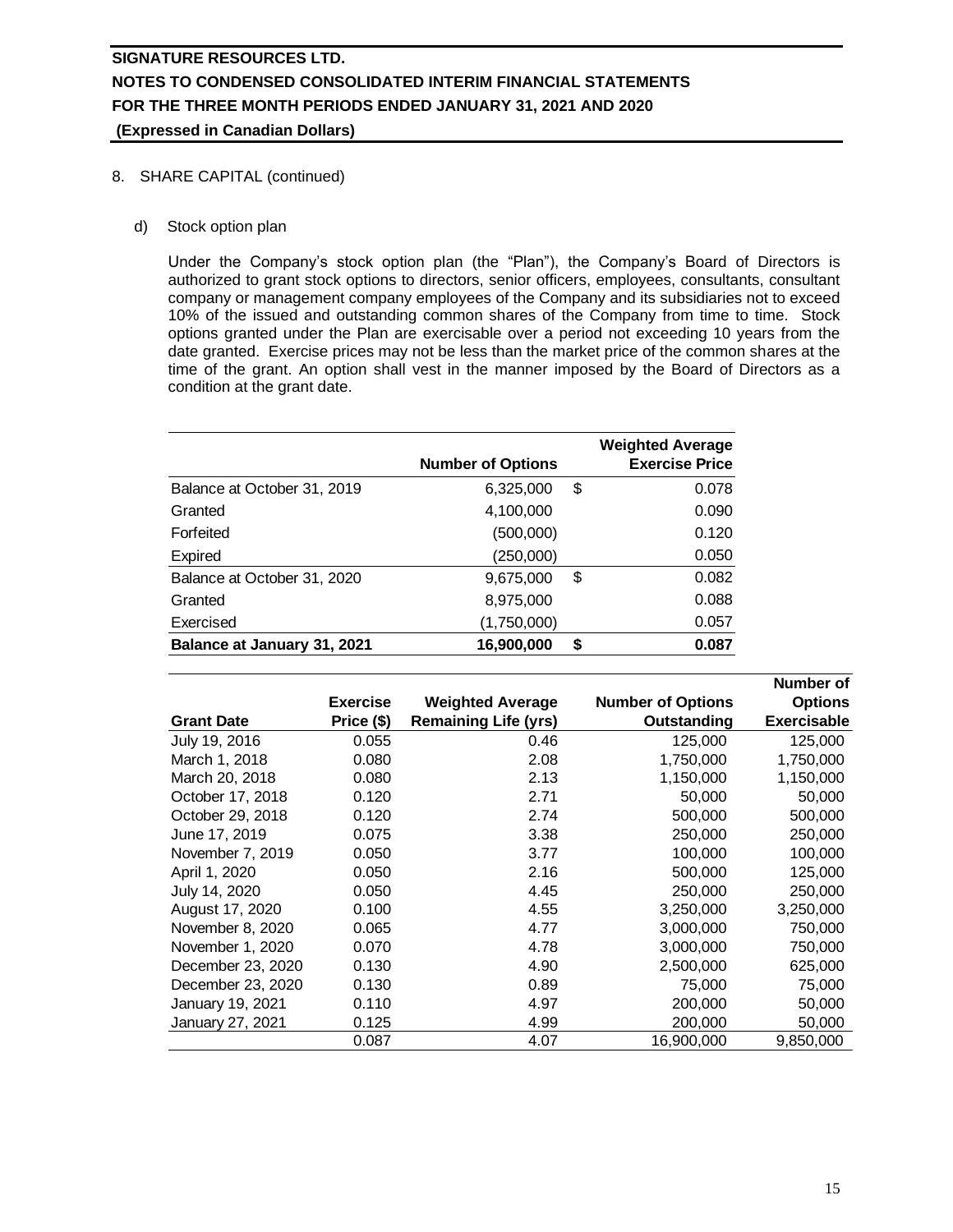### 8. SHARE CAPITAL (continued)

(d) Stock option plan (continued)

On November 7, 2019, the Company issued 100,000 options to a consultant. The options have an exercise price of \$0.05 and expire on November 7, 2024. The options vest immediately upon issuance.

On April 1, 2020, the Company issued 500,000 options to a consultant. The options have an exercise price of \$0.05 and expire on April 1, 2023. The options vest quarterly over a period of twelve months with one quarter vesting three months from the date of issuance and each additional one quarter of the options vesting quarterly thereafter.

On July 14, 2020, the Company issued 250,000 options to a director. The options have an exercise price of \$0.05 and expire on July 14, 2025. The options vest immediately upon issuance.

On August 17, 2020, the Company issued 3,250,000 options to directors, officers and consultants. The options have an exercise price of \$0.10 and expire five years from the date of issuance and vest immediately upon issuance.

On November 8, 2020, the Company granted 3,000,000 incentive stock options to a director. The options have an exercise price of \$0.065, expire five years from the date of issuance, and vest 25% immediately, and 12.5% every six months thereafter through to the third anniversary.

On November 11, 2020, the Company granted 3,000,000 incentive stock options to a director and officer. The options have an exercise price of \$0.07, expire five years from the date of issuance, and vest 25% immediately, and 12.5% every six months thereafter through to the third anniversary.

On December 23, 2020, 2,575,000 options were granted to directors, officers and consultants of the Company. 2,500,000 options have an exercise price of \$0.13, expire five years from the date of issuance, and vest 25% immediately, and 12.5% ever six months thereafter through to the third anniversary. The remaining 75,000 stock options have an exercise price of \$0.13, expire one year from the date of issuance and vest immediately upon issuance.

On January 19, 2021, 200,000 options were granted to an advisor. The options have an exercise price of \$0.11, expire five years from the date of issuance, and vest 25% immediately, and 12.5% every six months thereafter through to the third anniversary.

On January 27, 2021, 200,000 options were granted to an advisor. The options have an exercise price of \$0.125, expire five years from the date of issuance, and vest 25% immediately, and 12.5% every six months thereafter through to the third anniversary.

The fair value of the Company's stock options issued was estimated using the Black-Scholes option pricing model using the following assumptions for the periods ended January 31:

|                                                        | 2021              | 2020   |
|--------------------------------------------------------|-------------------|--------|
| Expected volatility (based on historical share prices) | 110%-137%         | 134%   |
| Risk-free interest rate                                | $0.22\% - 0.47\%$ | 1.59%  |
| Expected life (years)                                  | $1 - 5$           | 5      |
| Expected dividend yield                                | Nil               | Nil    |
| Forfeiture rate                                        | Nil               | Nil    |
| Underlying share price                                 | $$0.07 - $0.12$   | \$0.05 |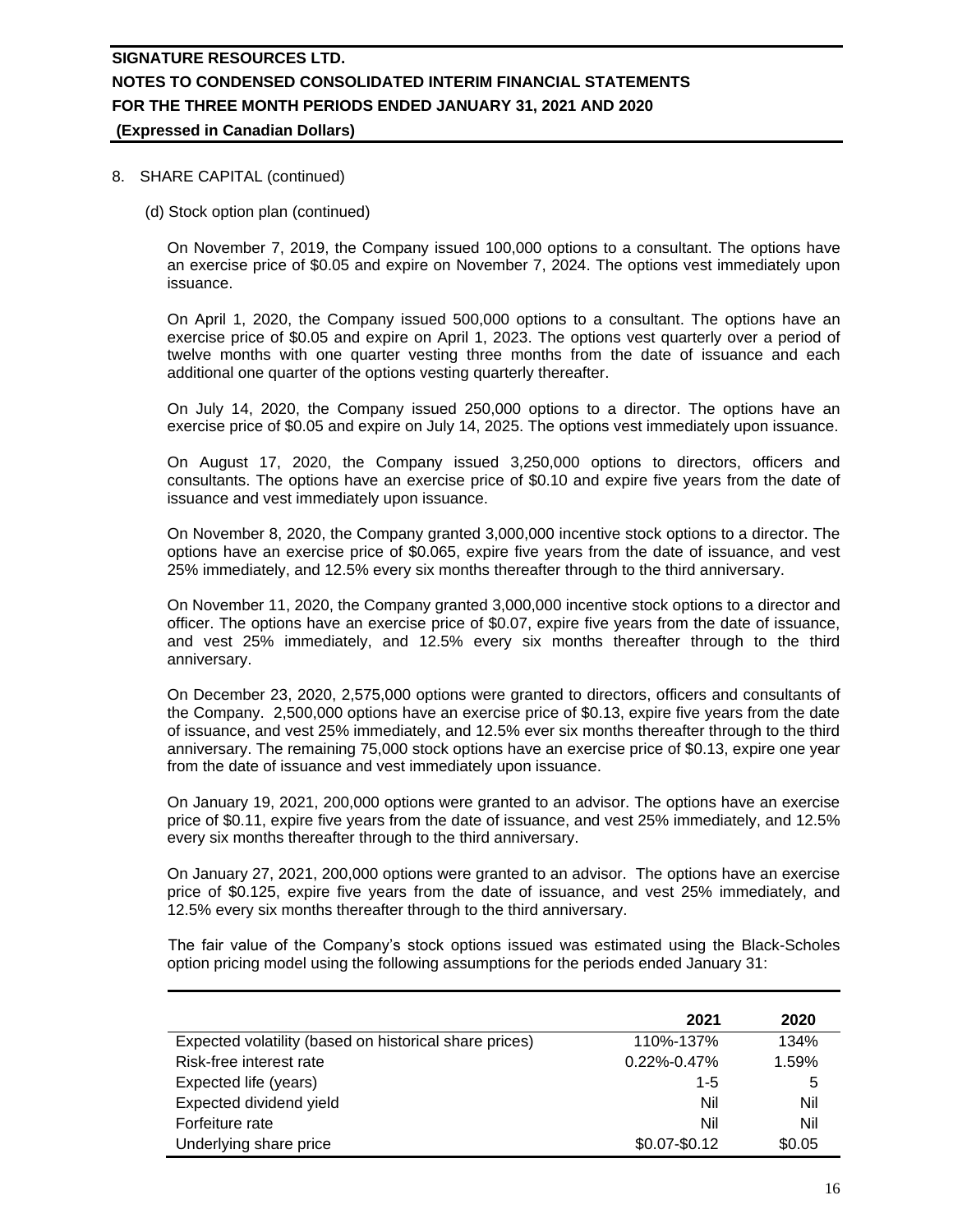## 8. SHARE CAPITAL (continued)

(d) Stock option plan (continued)

The compensation expense and charge to contributed surplus relating to the vesting of stock options for the three months ended January 31, 2021 was \$221,166 (2020 - \$6,367). The average fair value of each option granted during the three months ended January 31, 2021 was approximately \$0.05-\$0.10 (2020 - \$0.04).

(e) Warrants

|                             | <b>Number of Warrants</b> |    | <b>Weighted Average</b><br><b>Exercise Price</b> |
|-----------------------------|---------------------------|----|--------------------------------------------------|
| Balance at October 31, 2019 | 17,816,199                | \$ | 0.233                                            |
| Granted                     | 41,444,633                |    | 0.169                                            |
| Expired                     | (15,995,464)              |    | 0.209                                            |
| Balance at October 31, 2020 | 43,265,368                | \$ | 0.100                                            |
| Granted                     | 35,455,187                |    | 0.197                                            |
| Exercised                   | (100,000)                 |    | 0.050                                            |
| Balance at January 31, 2021 | 78,620,555                | S  | 0.105                                            |

|                    | <b>Exercise</b> | <b>Weighted Average</b>     | <b>Number of Warrants</b> |
|--------------------|-----------------|-----------------------------|---------------------------|
| <b>Grant Date</b>  | Price (\$)      | <b>Remaining Life (yrs)</b> | Outstanding               |
| April 18, 2019     | 0.150           | 0.21                        | 1,820,735                 |
| November 7, 2019   | 0.100           | 0.77                        | 6,442,080                 |
| June 15, 2020      | 0.100           | 1.37                        | 3,846,000                 |
| June 15, 2020      | 0.050           | 1.37                        | 286,000                   |
| August 25, 2020    | 0.100           | 1.56                        | 22,910,686                |
| August 25, 2020    | 0.050           | 1.56                        | 848,800                   |
| August 25, 2020    | 0.060           | 1.56                        | 70,000                    |
| September 11, 2020 | 0.100           | 1.61                        | 6,580,667                 |
| September 11, 2020 | 0.050           | 1.61                        | 312,400                   |
| September 11, 2020 | 0.060           | 1.61                        | 48,000                    |
| December 4, 2020   | 0.100           | 0.84                        | 29,994,199                |
| December 4, 2020   | 0.050           | 0.84                        | 700,000                   |
| December 4, 2020   | 0.060           | 0.84                        | 132,557                   |
| December 17, 2020  | 0.200           | 1.21                        | 4,423,045                 |
| December 17, 2020  | 0.130           | 1.21                        | 205,386                   |
|                    | 0.105           | 1.16                        | 78,620,555                |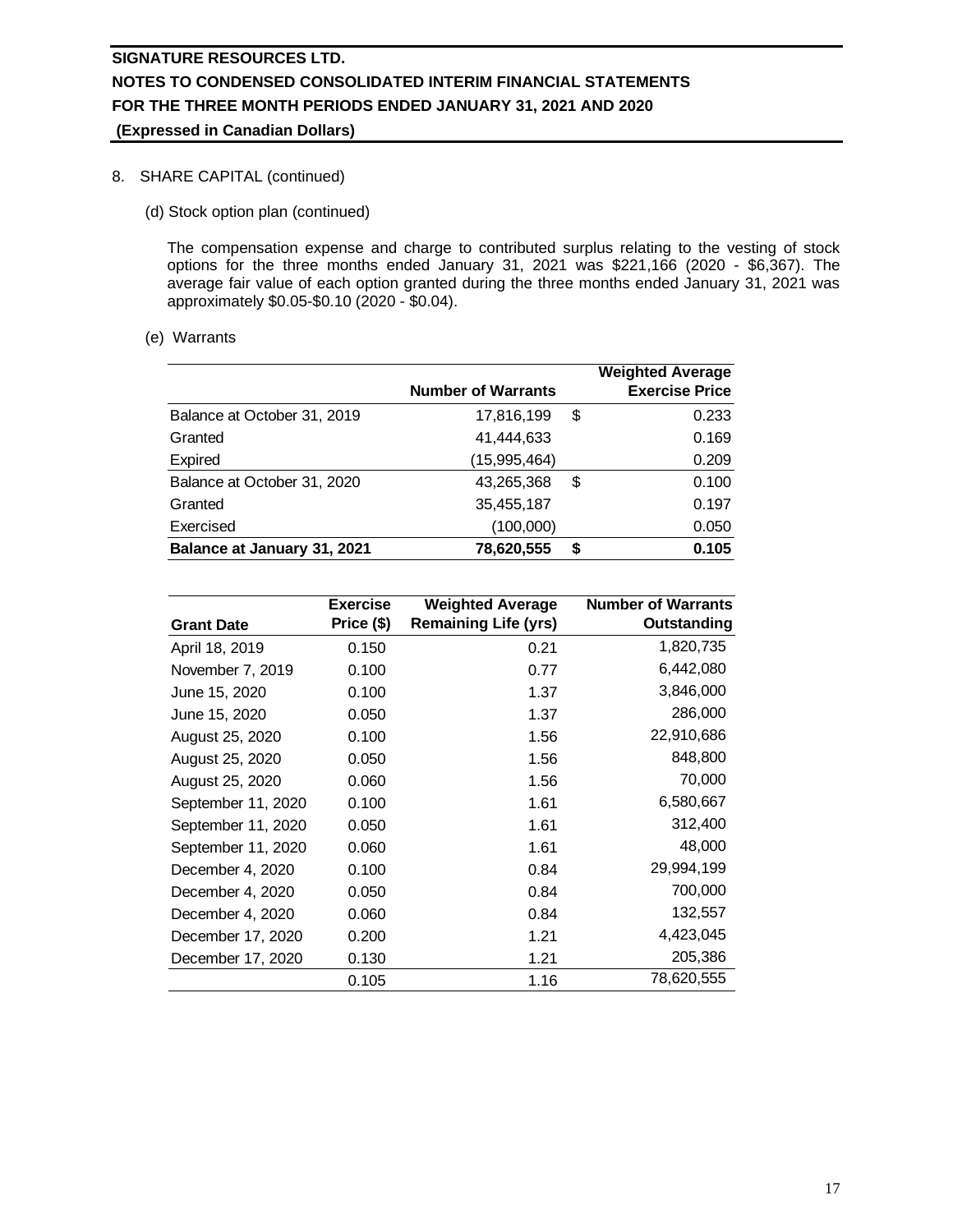## 8. SHARE CAPITAL (continued)

(e) Warrants

The fair value of the Company's warrants issued was estimated using the Black-Scholes option pricing model using the following assumptions for the periods ended January 31:

|                                                        | 2021              | 2020  |
|--------------------------------------------------------|-------------------|-------|
| Expected volatility (based on historical share prices) | 132%              | 99%   |
| Risk-free interest rate                                | $0.24\% - 0.27\%$ | 1.65% |
| Expected life (years)                                  | $1 - 1.33$        | 2     |
| Expected dividend yield                                | Nil               | Nil   |
| Forfeiture rate                                        | Nil               | Nil   |
| Underlying share price                                 | $$0.13 - $0.15$   | 0.05  |

## 9. ACCOUNTS PAYABLE AND ACCRUED LIABILITIES

|                                           |     | As at January 31,<br>2021 |  |           |
|-------------------------------------------|-----|---------------------------|--|-----------|
| Accounts payable                          | \$. | 434.847                   |  | 546,828   |
| Accrued liabilities - MNDM <sup>(1)</sup> |     | 884.325                   |  | 884.325   |
| Other accrued liabilities                 |     | 40.000                    |  | 160,029   |
|                                           | \$  | 1,359,172 \$              |  | 1,591,182 |

(1) Prior to the acquisition of Cool Minerals and the Lingman Lake Property, the Ministry of Energy, Northern Development and Mines ("ENDM") had requested the removal of certain above ground storage tanks containing approximately 800,000 litres of fuel that was considered a mine hazard. Due to the failure of the prior owners to comply with ENDM's request for it to be cleaned up, ENDM took action and managed the disposition of the fuel at a cost of \$884,325.

### 10. REHABILITATION PROVISION

The rehabilitation provision represents the legal and contractual obligations associated with the eventual closure of the Company's mining operations either progressively or at the end of the mine life. These obligations consist of costs associated with reclamation and monitoring activities and the removal of tangible assets from the Company's mining sites. Although the Company has had limited exploration, historical work done by other companies has resulted in the ENDM issuing an order to the Company requiring the filing of a closure plan. The Company has not yet prepared a formal closure plan, but has cost estimates for certain tasks which will be required to be completed as part of the request from ENDM and has hence recorded a rehabilitation provision based on these preliminary estimates.

At January 31, 2021, the total amount of the Company's rehabilitation provision was estimated, at initial recognition, to be \$230,000 and is expected to be incurred in 2 years. The present value of the rehabilitation provision at January 31, 2021 has been estimated at \$273,847 (October 31, 2020 - \$273,847). Additional costs that cannot be estimated may be required. A summary of the Company's rehabilitation provision is presented below: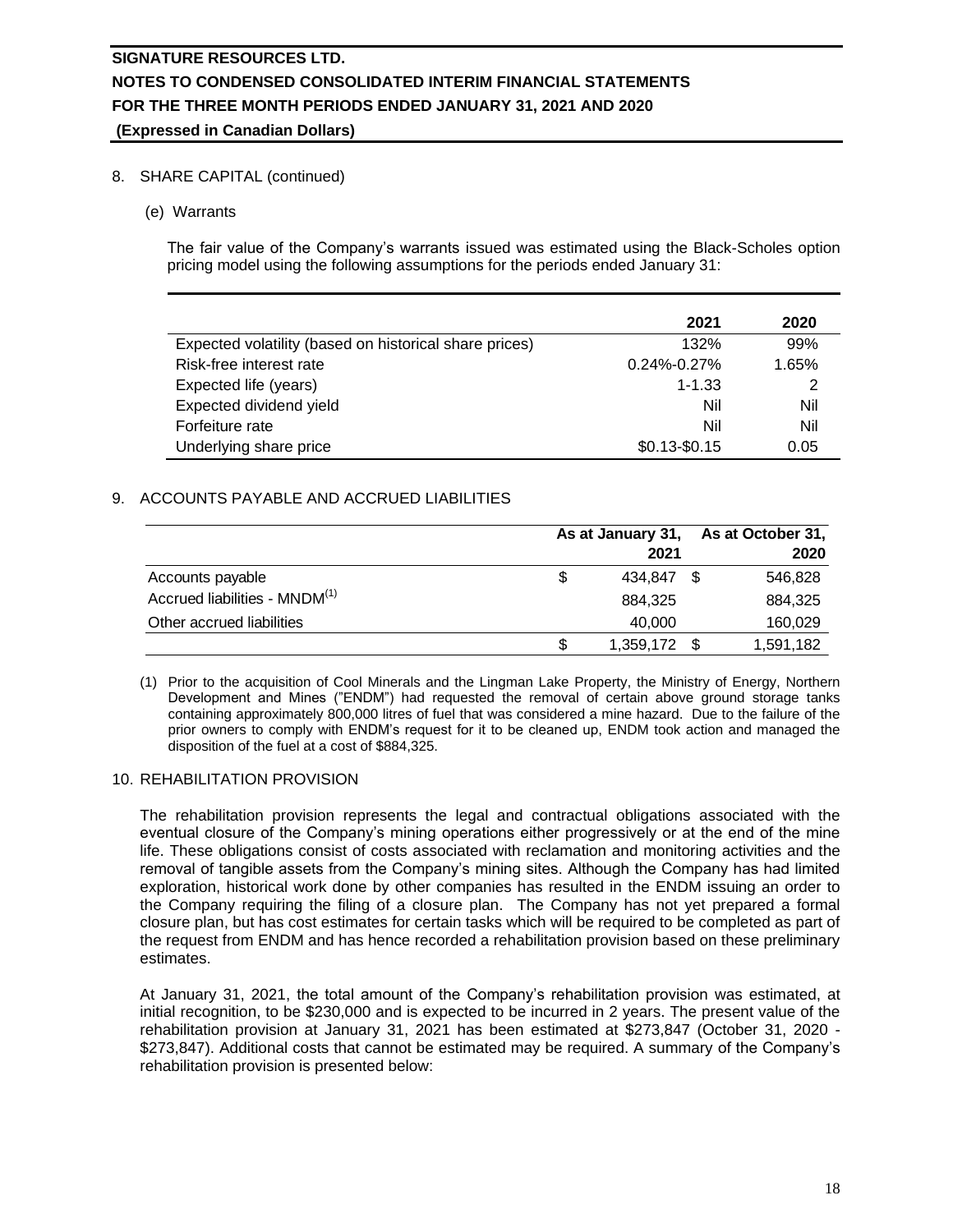## 10. REHABILITATION PROVISION (continued)

|                                | As at January 31,<br>2021 |         |  | As at October 31,<br>2020 |  |
|--------------------------------|---------------------------|---------|--|---------------------------|--|
| Balance at beginning of period |                           | 273.847 |  | 273.847                   |  |
| Accretion expense              |                           |         |  | -                         |  |
| Balance at end of period       |                           | 273.847 |  | 273,847                   |  |

### 11. PROMISSORY NOTE

On June 3, 2019, the Company issued a promissory note for a principal amount of \$164,000, which matured on September 1, 2019. The Company signed an extension through September 30, 2020. The note bears a fixed interest rate of 8% per annum on the unpaid portion of the principal amount until fully repaid, accruing on a monthly basis and payable on the maturity date. During the year ended October 31, 2020, the Company repaid the full principal amount including interest of \$182,315. Total accrued interest for the three months ended January 31, 2021 is \$Nil (2020 - \$3,413).

## 12. COMMITMENTS AND CONTINGENCIES

As at January 31, 2021, the Company has recorded a rehabilitation provision for its environmental liabilities (Note 10).

The Company's exploration and evaluation activities are subject to various laws and regulations governing the protection of the environment. These laws and regulations are continually changing and generally becoming more restrictive. The Company has made, and expects to make in the future, expenditures to comply with such laws and regulations.

As at January 31, 2021, the Company is required to incur the remaining \$1,302,174 of eligible expenditures in respect of its December 4, 2020 and December 17, 2020 flow-through financings by December 31, 2021 (Note 14).

## 13. MANAGEMENT OF CAPITAL

The Company considers its capital structure to include the components of shareholders' equity. Management's objective is to ensure that there is sufficient capital to minimize liquidity risk and to continue as a going concern. As the Company's properties are in the exploration and evaluation stage, the Company is currently unable to self-finance its operations. Although the Company has been successful in the past in obtaining financing through the sale of equity securities, there can be no assurance that the Company will be able to obtain adequate financing in the future, or that the terms of such financings will be favourable.

The Company's capital management objectives, policies and processes have remained unchanged during the periods ended January 31, 2021 and 2020. The Company is not subject to any capital requirements imposed by a lending institution or regulatory body, other than of the TSX Venture Exchange ("TSXV") which requires adequate working capital or financial resources of the greater of (i) \$50,000 and (ii) an amount required in order to maintain operations and cover general and administrative expenses for a period of 6 months.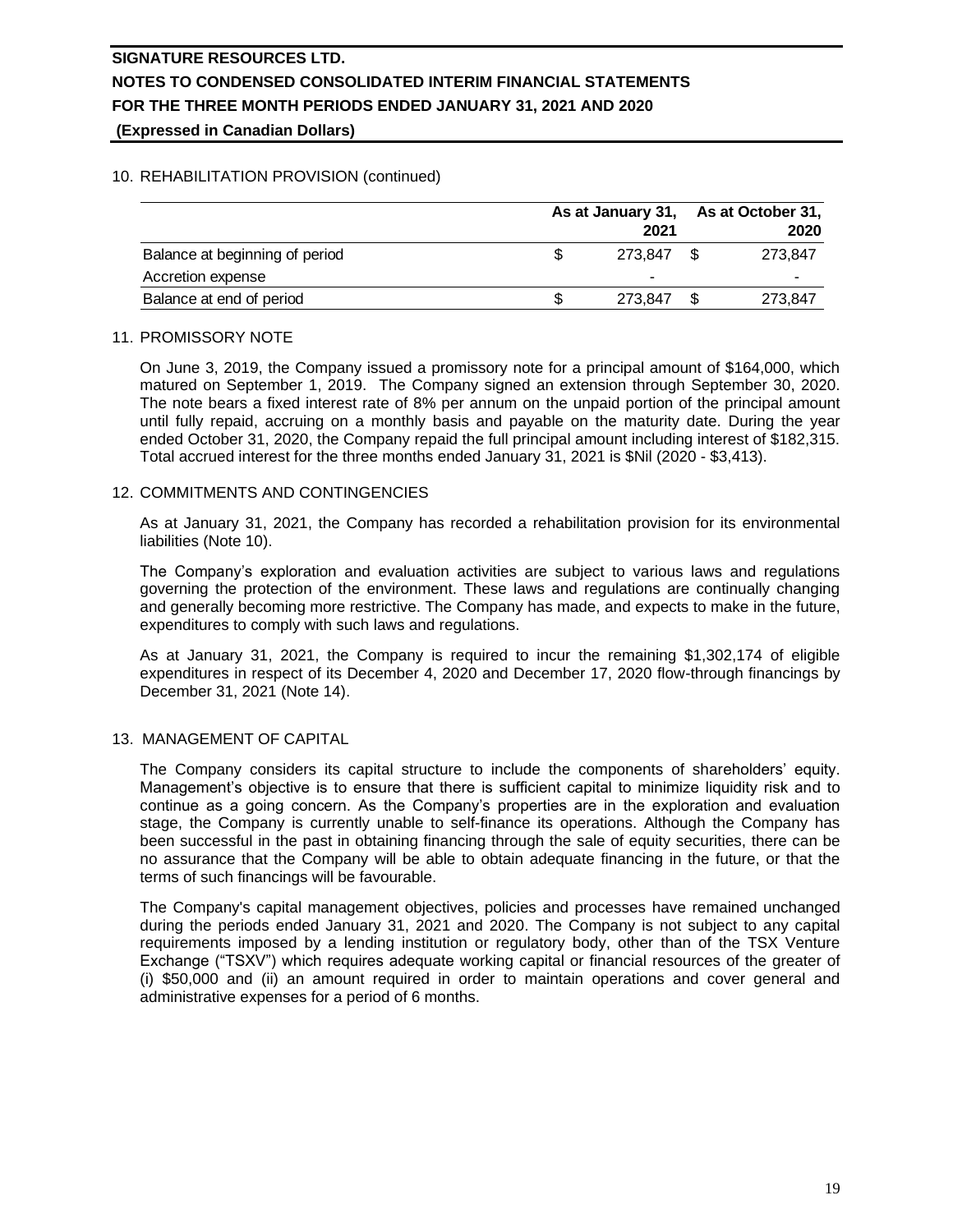## 14. DEFERRED PREMIUM ON FLOW-THROUGH SHARES

The premium paid for flow-through shares in excess of the market value of the shares without the flow-through features is initially recognized as a liability. The liability is subsequently reduced and recorded in the condensed consolidated interim statement of loss on a pro-rata basis based on the corresponding eligible expenditures that have been incurred. Total premium liability of \$279,864 was recognized in respect of the December 4, 2020 and December 17, 2020 flow-through financings (Note 8).

During the three months ended January 31, 2021, \$74,245 (2020 - \$Nil) of the deferred premium liability was recognized as income in the interim condensed consolidated statements of loss and comprehensive loss.

As at January 31, 2021, the total premium liability remaining was \$205,619 (October 31, 2020 - \$Nil) and total remaining commitment was \$1,302,174 (October 31, 2020 - \$Nil) (Note 12).

### 15. FINANCIAL INSTRUMENTS

#### *Categories and fair value of financial instruments*

The Company's financial instruments consist of cash, investments, amounts receivable, and accounts payable and accrued liabilities. The carrying values of the Company's short-term financial assets and liabilities approximate their fair values due to their short periods to maturity.

The following table summarizes the categories and fair values of the Company's financial instruments:

#### **As at January 31, 2021**

|                                          |              | <b>Fair Value</b> |                       |             |
|------------------------------------------|--------------|-------------------|-----------------------|-------------|
|                                          | <b>FVTPL</b> | <b>FVTOCI</b>     | <b>Amortized Cost</b> | Total       |
| <b>Financial Assets and Liabilities</b>  |              |                   |                       | S           |
| Cash                                     | -            |                   | 1,065,055             | 1,065,055   |
| Investments                              |              |                   | 1,500,000             | 1,500,000   |
| Amounts receivable                       |              |                   | 164.976               | 164.976     |
| Accounts payable and accrued liabilities |              |                   | (1,359,172)           | (1,359,172) |

#### **As at October 31, 2020**

|                                          |                          | <b>Fair Value</b>        |                       |             |
|------------------------------------------|--------------------------|--------------------------|-----------------------|-------------|
|                                          | <b>FVTPL</b>             | <b>FVTOCI</b>            | <b>Amortized Cost</b> | Total       |
| <b>Financial Assets and Liabilities</b>  |                          |                          |                       |             |
| Cash                                     | $\overline{\phantom{0}}$ | $\overline{\phantom{0}}$ | 462.184               | 462.184     |
| Amounts receivable                       | -                        |                          | 63.100                | 63.100      |
| Accounts payable and accrued liabilities | -                        | $\overline{\phantom{0}}$ | (1,591,182)           | (1,591,182) |

### Credit Risk

Financial instruments that potentially subject the Company to concentrations of credit risks consist principally of cash. To minimize the credit risk on cash the Company places the instrument with a high credit quality financial institution.